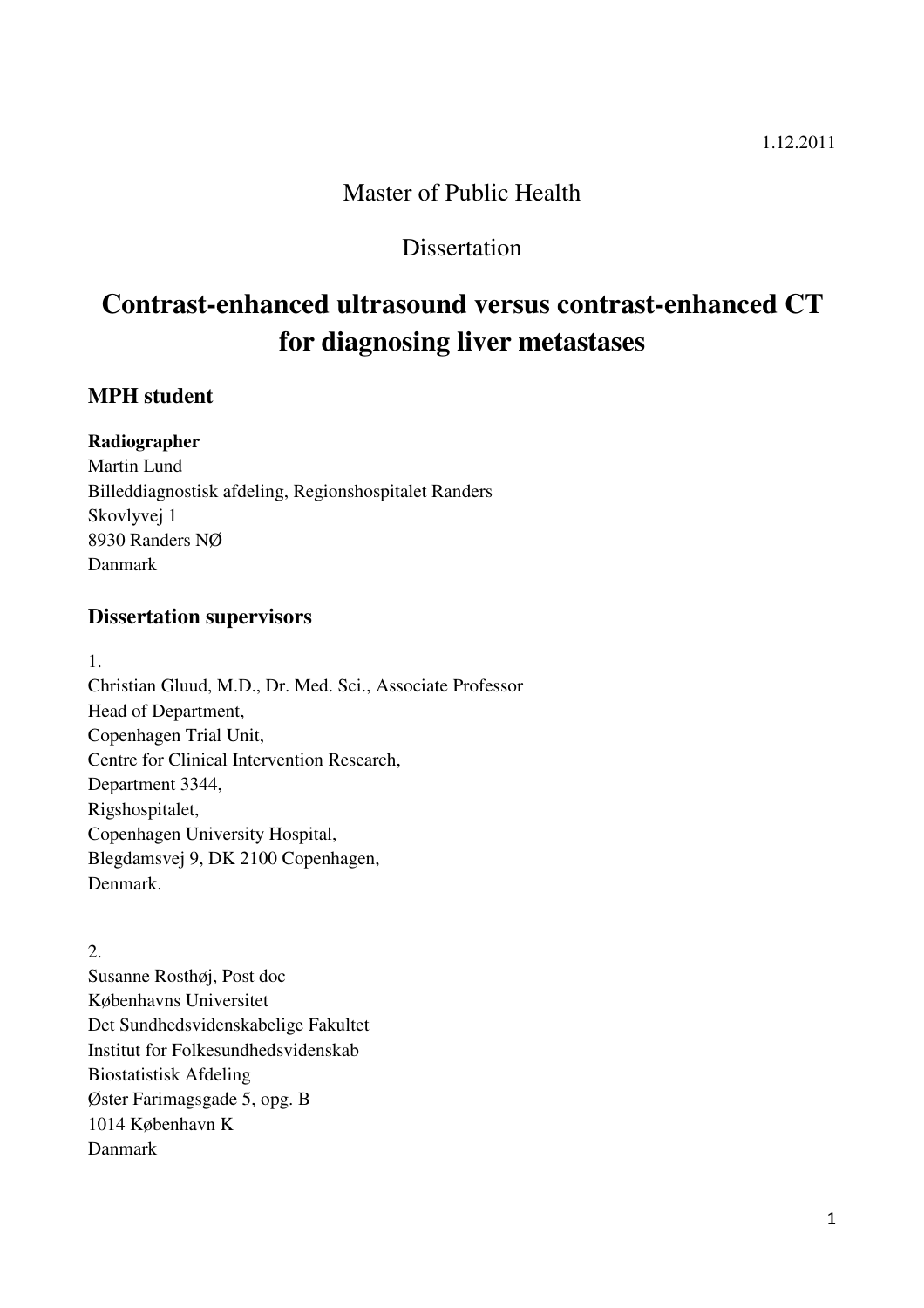# Index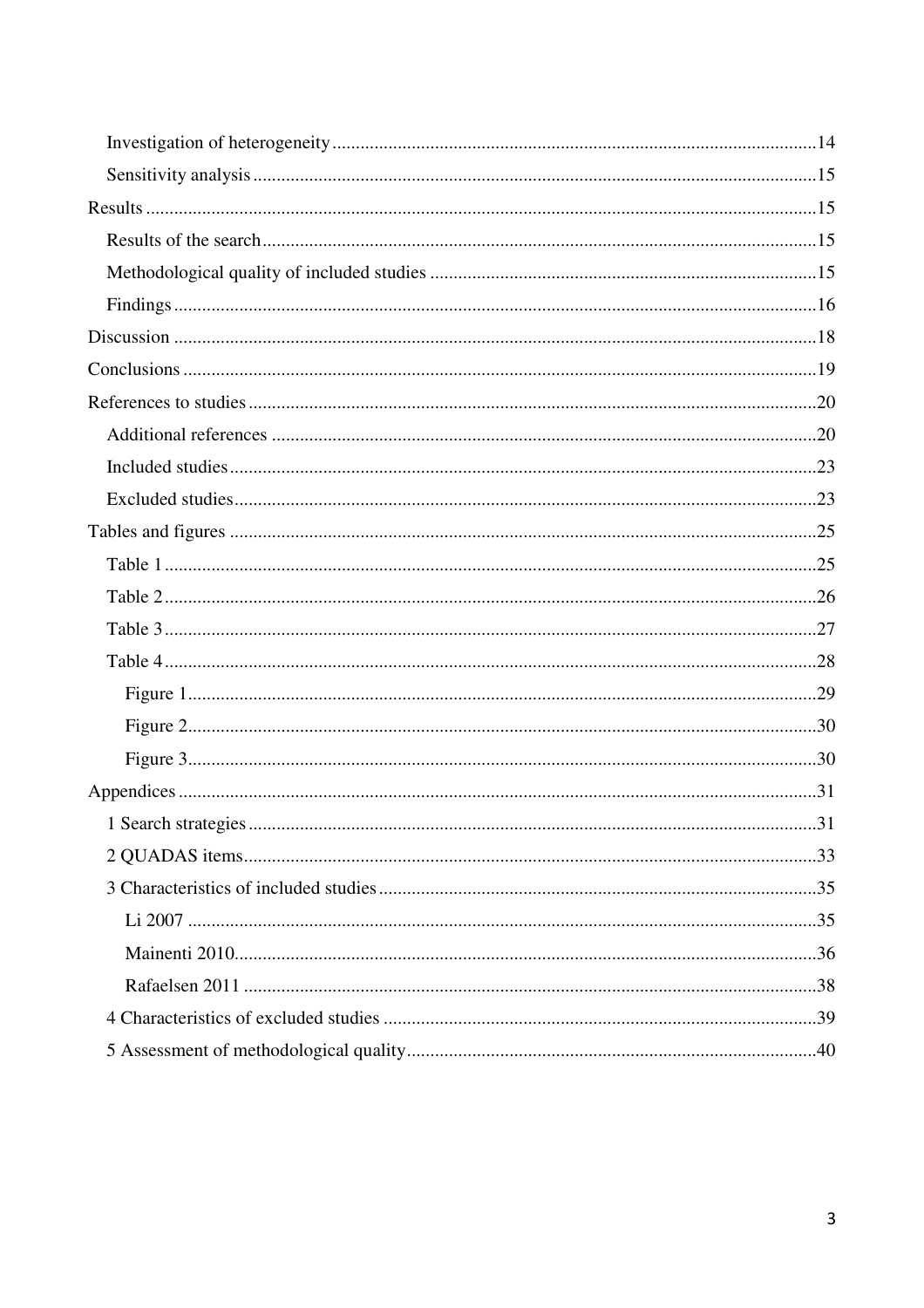## **Preface**

The content of this paper will in the nearest future be part of a Cochrane diagnostic test accuracy review (DTAR).

I would like to thank the Copenhagen Trial Unit for helping me in the process of writing this paper. First of all I would like to thank Christian Gluud for supervising me extremely well all the way. I would like to thank Dimitrinka Nikolova for her support and coordination of the writing process, and I would like to thank Sarah Louise Klingenberg for helping me establish the search strategy.

I would also like to thank Susanne Rosthøj for her help concerning the statistical calculations and the assessment of the results.

Last but not least I would like to thank Thomas Abramovitz Bjerre for helping me in the process of selecting the included studies.

Martin Lund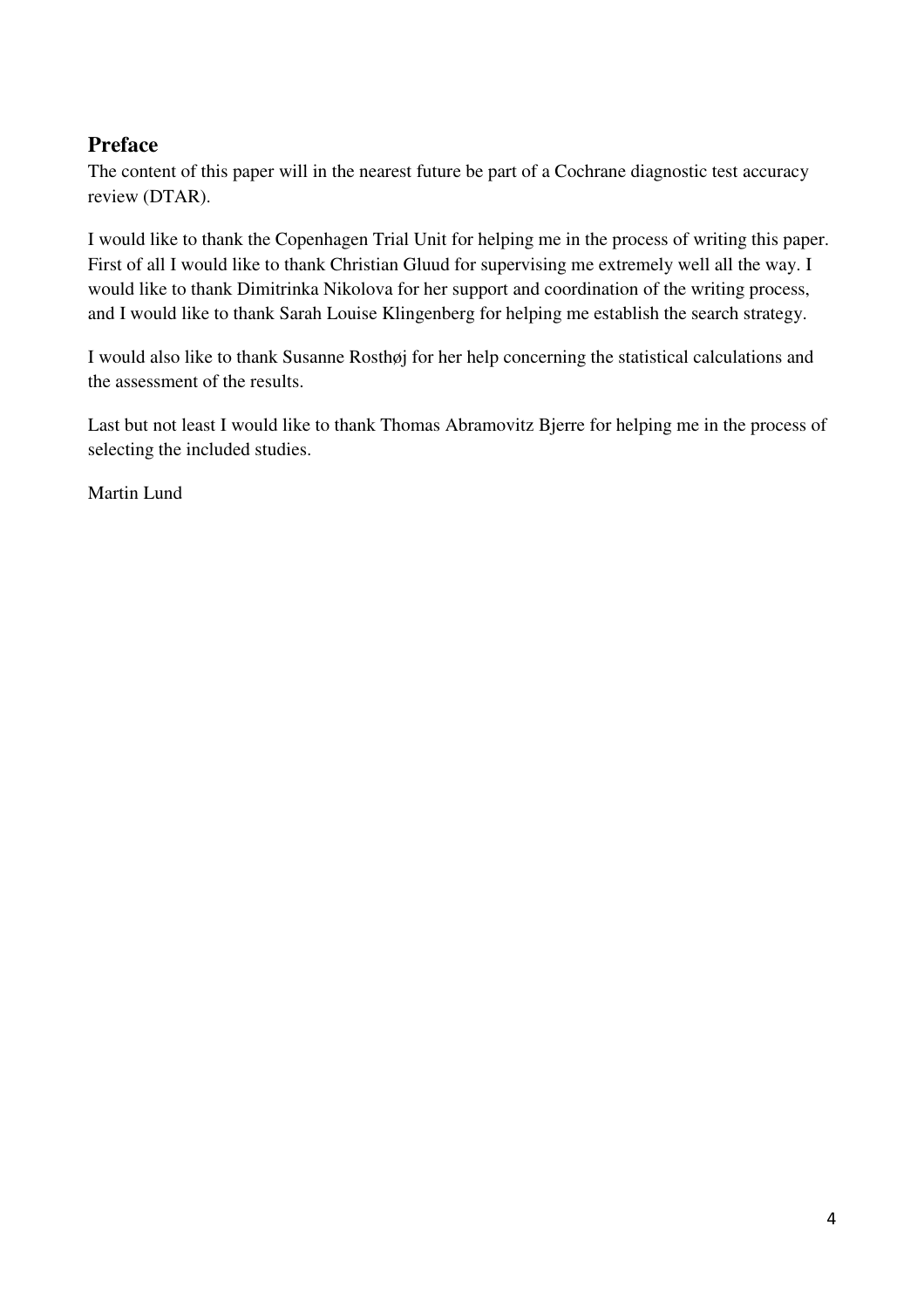## **Abstract**

## **Background**

Diagnosing liver metastases using imaging modalities like ultrasound (US) or computed tomography (CT) is an important step, revealing the progression of cancer diseases, i.e. revealing the presence of metastases or not. These tests can be performed as contrast-enhanced ultrasound (CEUS) and contrast-enhanced computed tomography (CECT). The latter is by many considered the mainstay of detecting, diagnosing, and follow-up of patients with suspected liver metastases, or verified liver metastases. However, there is no consensus worldwide on these matters.

## **Objective**

To determine the diagnostic accuracy of CEUS, in comparison with CECT, for detecting suspected liver metastases in patients.

## **Search methods**

Searches have been conducted in *The Cochrane Hepato-Biliary Group Diagnostic Test Accuracy Studies Register, The Cochrane Library* (*Database of Abstracts of Reviews of Effects* (DARE), *Health Technology Assessment* (HTA), and *NHS Economic Evaluation Database* (NHSEED)), *MEDLINE* (OvidSP), *EMBASE* (OvidSP), *Science Citation Index Expanded* (ISI Web of Knowledge), and *ACP Journal Club* (EBSCO host) until the 11<sup>th</sup> of November 2011. No language, document type or animal type restrictions have been applied.

## **Selection criteria**

The studies in this review are studies based on direct comparison of CEUS and CECT, in the detection and diagnosis of liver metastases, i.e., head-to-head comparisons.

## **Data collection and analysis**

The titles and the abstracts to every study have been screened and the studies have been selected individually by two persons. The included studies have been assessed for methodological quality using the Quality Assessment of Diagnostic Accuracy Studies (QUADAS) items. The statistically analyses have been based on the sensitivity and specificity of every included study.

## **Results**

3 studies were included, and those studies were tested with the exact McNemar test (marginal homogeneity). They showed homogeneity between CEUS and CECT concerning sensitivity  $(p = 1.0$  in all 3 studies). Concerning the calculation of the specificity, it is not possible to test for marginal homogeneity in 1 of the 3 studies because both CEUS and CECT have 100 % specificity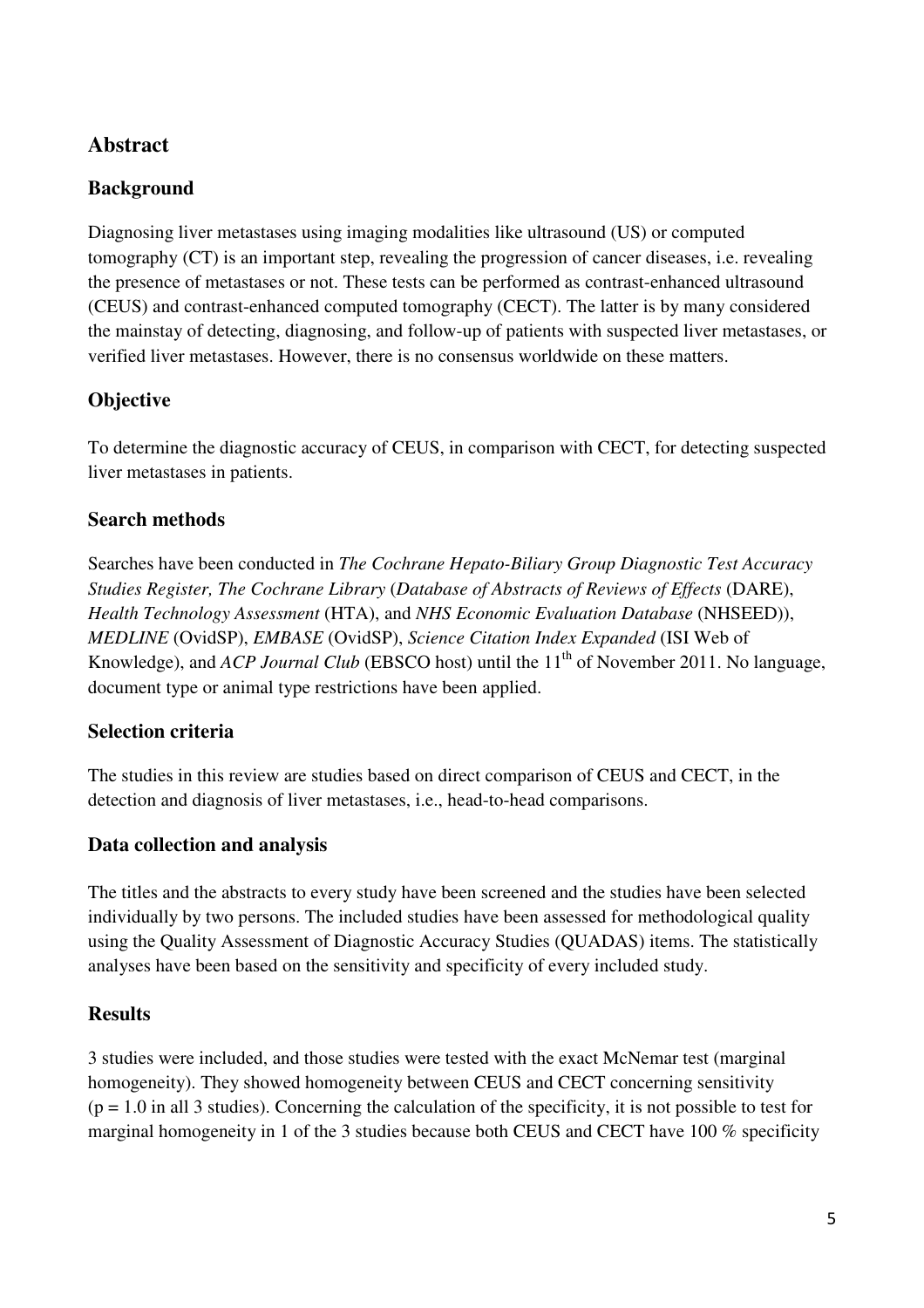(0/94 in both groups). In the remaining 2 studies no heterogeneity was found ( $p \ge 0.250$  and  $p \ge$ 0.0625, respectively).

### **Conclusions**

The results show no significant difference between CEUS and CECT in diagnostic accuracy for detecting suspected liver metastases in patients. For this reason CEUS may be considered just as valuable as CECT when it comes to detecting and diagnosing liver metastases. However, the results are based on only 3 included studies. Therefore, it is recommended to perform further diagnostic accuracy tests in this area.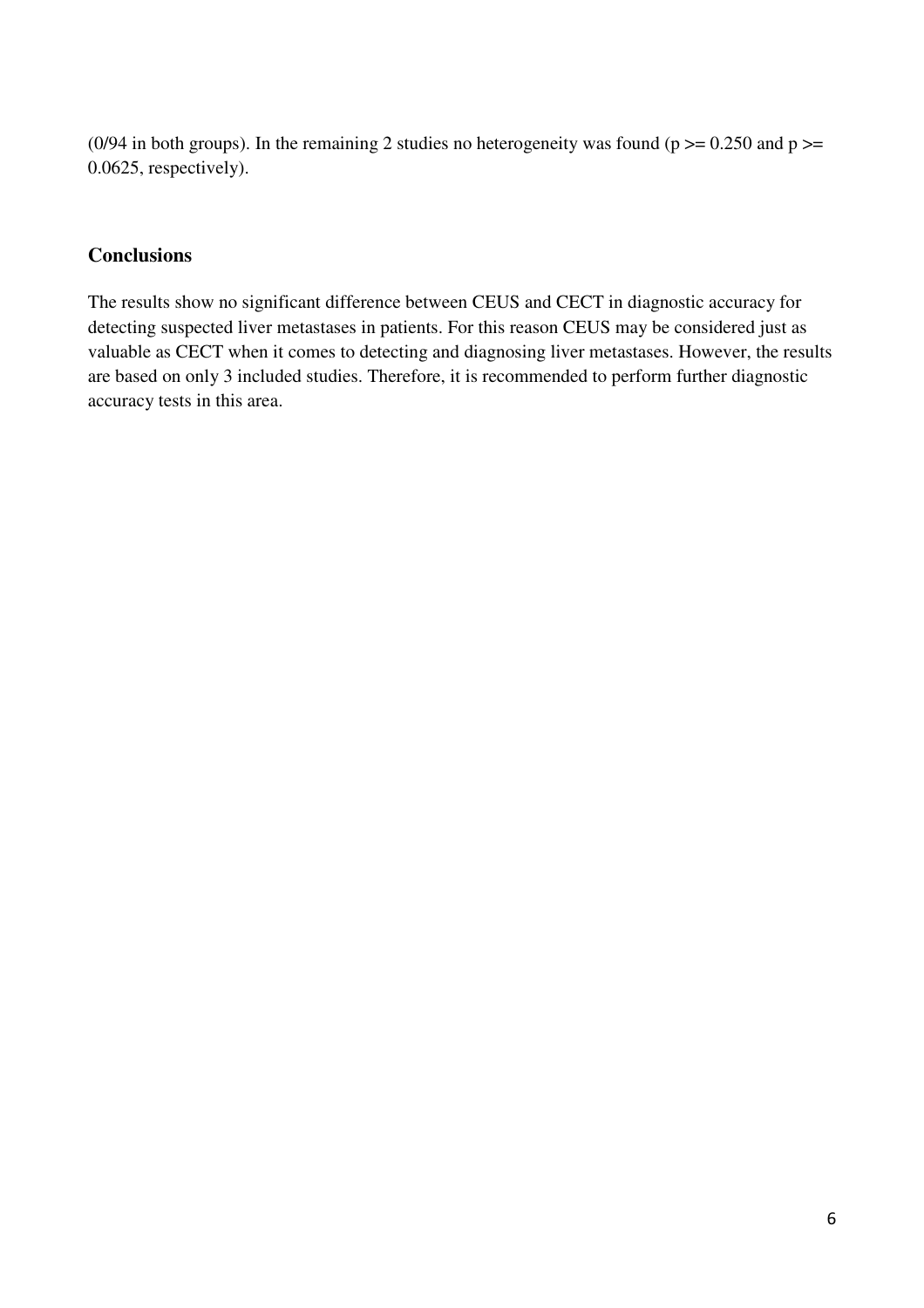## **Background**

The International Commission on Radiological Protection (ICRP) emphasises three key principles of radiological protection, which are justification, optimisation and application of dose limits (ICRP 2007a).

- The principle of justification: any decision that alters the radiation exposure situation should do more good than harm.
- The principle of optimization of protection: the likelihood of incurring exposure, the number of people exposed, and the magnitude of their individual doses should all be kept as low as reasonably achievable, taking into account economic and societal factors.
- The principle of application of dose limits: the total dose to any individual from regulated sources in planned exposure situations other than medical exposure of patients should not exceed the appropriate limits specified by the ICRP Commission (ICRP 2007a).

Computed tomography (CT) is a diagnostic modality, which uses X-rays to develop the images that are interpreted by the radiologists. X-rays are potentially carcinogenic. It is, therefore, important that any clinician and radiologist consider if the benefits of a CT scan are higher than the risks, before they are referring a patient to a CT scan. In order to keep the X-ray doses as low as reasonable achievable, it is also necessary to check out the possibilities of using non-ionizing alternative diagnostic modalities, such as magnetic resonance imaging (MRI) or ultrasound (US) (ICRP 2007c).

The risk of being exposed to X-rays can be divided into two general categories: deterministic effects and stochastic effects (ICRP 2007b). The induction of deterministic effects leads to harmful tissue reactions, and is in generally characterized by a threshold dose. A dose above the threshold dose increases the severity of the injury, and impairs the capacity for tissue recovery. Stochastic effects in exposed individuals are involving cancer and heritable effects, due to mutation of somatic cells and to mutation of reproductive cells (germ cells), or both. There is evidence of cancer risk at doses about 100 milliSievert (mSv) or less, although with uncertainties. In the case of heritable diseases there is no direct evidence of radiation risk to humans, but experimental observations argue that this risk to future generations should be considered in the system of protection (ICRP 2007b).

When the question about dose is discussed, one will have to distinguish between absorbed dose in the tissue and effective dose in the tissue. Absorbed dose in the tissue is the energy deposited in the tissue or an organ per unit mass, and is measured in Gray (Gy). This is the basic quantity used for assessing the radiation risk to a tissue or to an organ. The effective dose is a calculated quantity, which takes into account the difference in radiosensitivity of different organs. Effective dose is measured in Sievert (Sv), and is used as an index, to compare relative radiation risk from different radiological procedures (ICRP 2000). Absorbed doses in tissues from CT are some of the highest in diagnostic radiology, and are in the range of 10 to 100 mGy. Because of the tendency to repeat the CT scans, the doses can often reach levels that may increase the cancer risk. In comparison to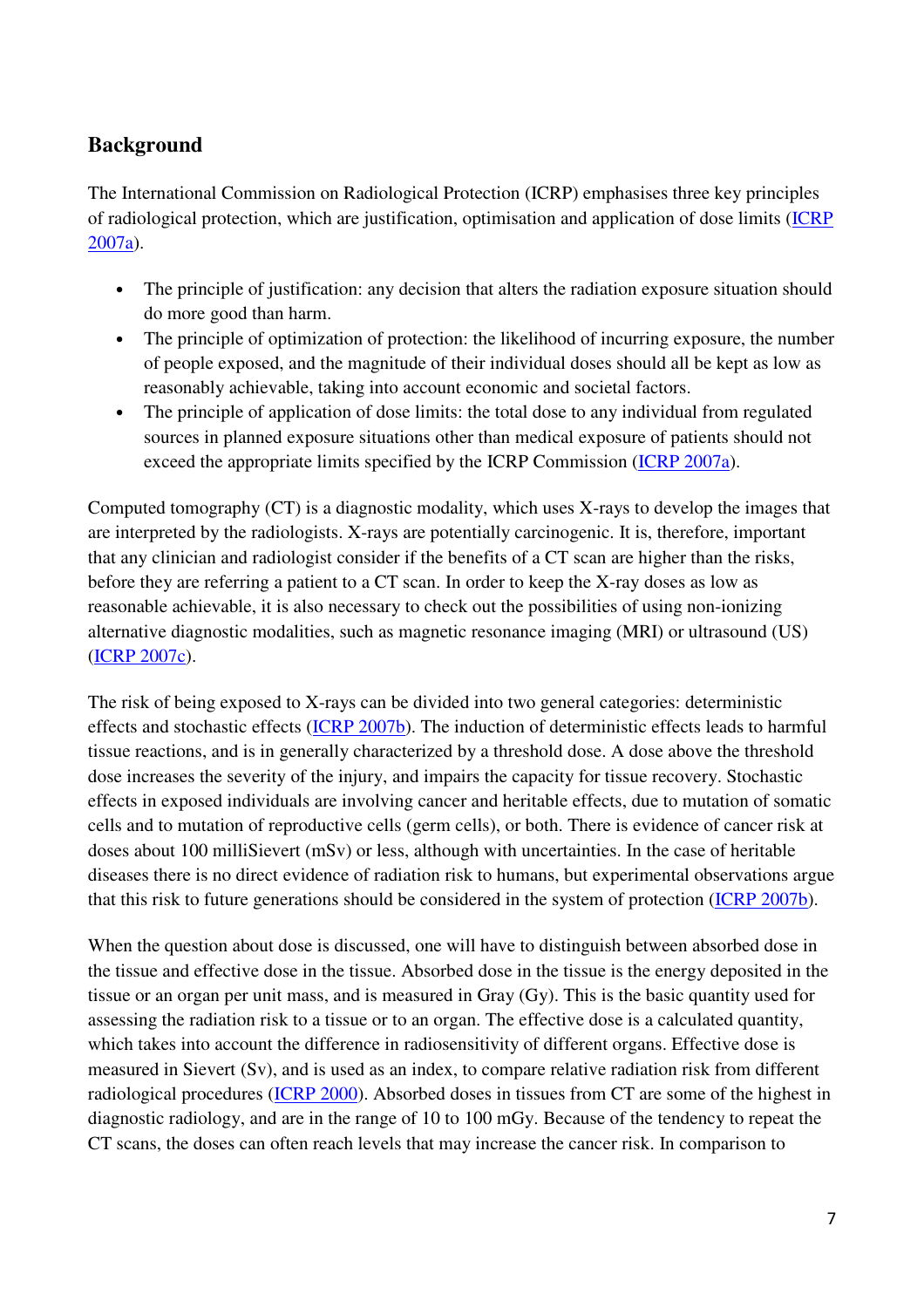conventional X-ray procedures, the effective doses from CT scans are many times higher. A single conventional X-ray procedure of the chest has an effective dose of approximately 0.02 mSv, and a CT scan of the chest has an effective dose of approximately 8 mSv, i.e., 400 times more. A CT scan of chest, abdomen and pelvis has an effective dose of approximately 28 mSv (ICRP 2000).

There are at the moment four different modalities, which are used to detect and diagnose liver metastases: contrast-enhanced computed tomography (CECT), contrast-enhanced ultrasound (CEUS), positron emission tomography/computed tomography (PET/CT) and magnetic resonance imaging (MRI).

CECT is by many considered the mainstay of detecting, diagnosing and follow-up of patients with suspected liver metastases, or with verified liver metastases. The advantages of CECT are that it is a very quick examination, the images are ready to interpretation in only few seconds/minutes and the images are covering not only the liver, but also all the surrounding tissues. It is possible to characterize focal liver lesions with patterns of enhancement, due to the use of contrast agents. The images are stored electronically and are available to any physician, who has an interest in looking at them. The disadvantages are the use of relatively high doses of ionizing radiation to the patients and the use of contrast agents with iodine, which are known to have certain high risk adverse effects, such as allergic reactions and in the worst case anaphylactic shock. Therefore, one of the contraindications to CECT is patients with former allergic reactions to contrast agents with iodine. Another contraindication is patients with insufficient kidney function because of the risk of kidney failure.

CEUS is mostly used to support or verify findings on CT. The advantages of CEUS are that it is performed without the use of ionizing radiation and the examination is therefore considered to be of no harm to the human body. It is a relatively quick examination, which can be performed in about half an hour. Like CECT it is possible to characterize focal liver lesions with patterns of enhancement, due to the use of contrast agents. The contrast agents consist of micro bubbles (sulphur hexafluoride), and they are not known to cause any serious adverse effects. If necessary, it is possible to perform a biopsy of suspected lesions in the liver during the examination. The disadvantages are that the value of CEUS is very much dependent on the physician, who performs the scan, and even if it is possible to store the images this is not an assurance that other physicians are able to interpret the images.

PET/CT is like CEUS mostly used to support or verify findings on CT. The advantage of PET/CT is that it provides information of glucose uptake and metabolism of malignant cells and not only anatomic alterations like visible lesions. The disadvantages are the same as for CECT. Furthermore the patients are given fluro-18-deoxyglucose (FDG) in dosages, which has an effective dose at approximately 6-7 mSv. It is a very slow examination. To complete a full PET/CT one has to use around 3 hours all in all.

MRI is like CEUS and PET/CT mostly used to support or to verify findings on CT. The advantages of MRI are that it like CEUS is performed without the use of ionizing radiation, and the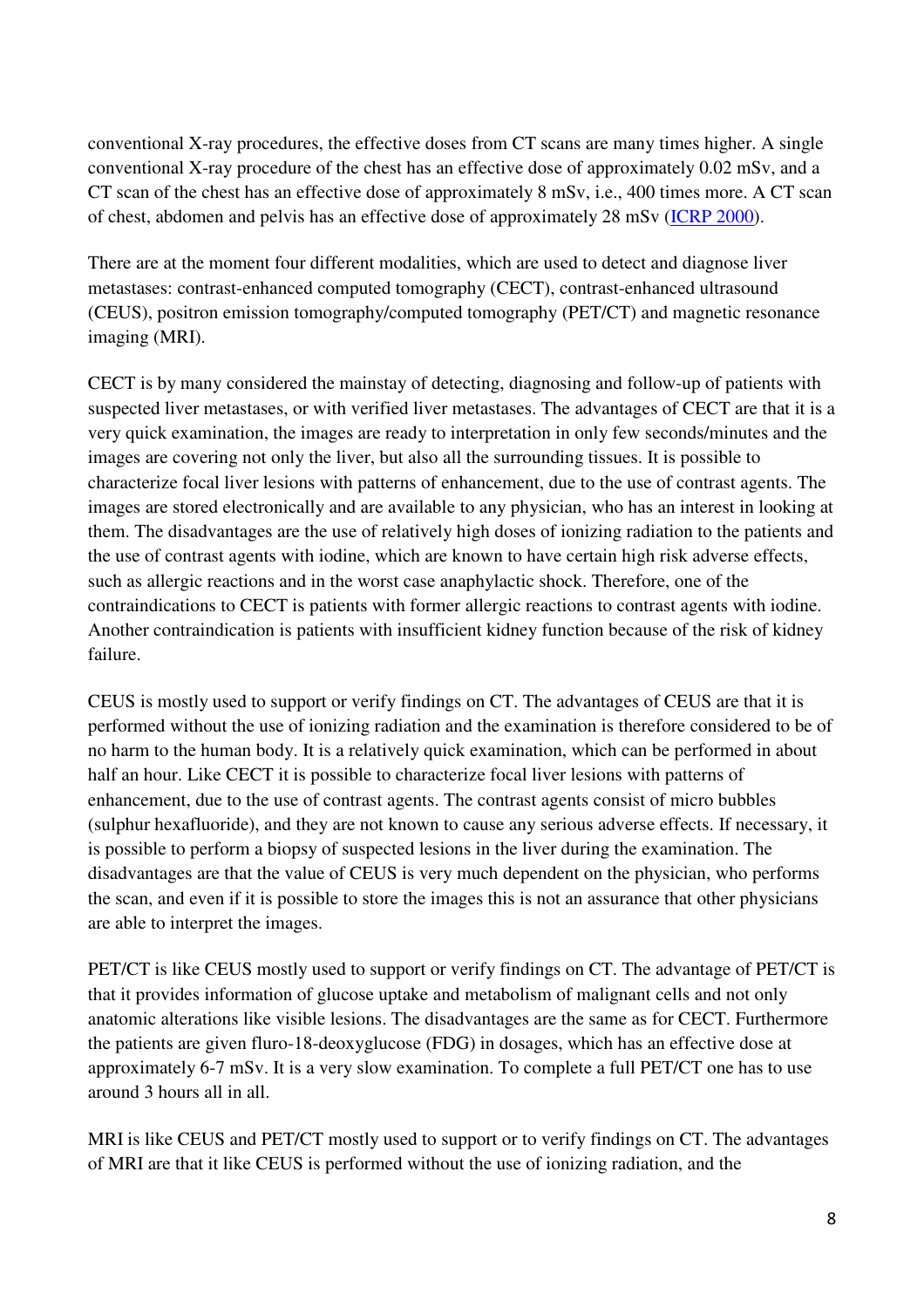examination is therefore considered to be of no harm to the human body. There are two different kinds of contrast agents, which can be used to detect liver metastases on MRI: gadolinium (Gd) and ferucarbotran (SuperParamagnetic Iron Oxide, SPIO). These contrast agents are not known to have serious adverse effects if they are used in small doses. However, patients with insufficient kidney function are known to be in high risk of adverse effects like nephrogenic systemic fibrosis if they are exposed to MRI gadolinium agents, especially if the gadolinium agents are used in high doses. The disadvantages are besides the just mentioned that MRI is a relatively slow examination. Approximately one hour is used to do a liver scan. Contraindications to a MRI examination are patients suffering from claustrophobia and patients with metal implants in the head or eyes.

## **Target condition being diagnosed**

The target condition of this review is liver metastases. Liver metastases may originate from virtually any primary cancer. The most common primary cites are colon, stomach, pancreas, breast and lung. Colorectal cancer is the third leading cause of cancer death in the United States and Europe (Townsend 2009), and nearly a third, of all patients with colorectal cancer, gets metastases spread to the liver within five years of the diagnosis of colorectal cancer (Gurusamy 2010). Several Cochrane reviews of interventions have studied different ways of treatments of liver metastases that originate from colorectal cancer. Most of these treatments are not fully investigated or cannot jet be recommended (Nelson 2006; Al-asfoor 2008; Gurusamy 2009; Gurusamy 2009a; Townsend 2009; Gurusamy 2010).

## **Index test**

The index test for this review is contrast-enhanced ultrasound (CEUS). As already stated US is not based on the use of X-rays, and US is not known to have any other adverse effects apart from those that arise from misdiagnosis. Therefore, if CEUS could be a diagnostic substitution to CECT, it will be avoided to expose the patients to ionizing radiation, and to the possible adverse effects from iodine contrast agents.

## **Alternative tests**

CECT is the most commonly used diagnostic modality for detecting liver metastases. Another possibility is to perform a PET/CT scan (positron emission tomography). PET/CT generates images depicting the distributions of positron-emitting nuclides in patients. In order to get information about the exact location of lesions, there is a CT system incorporated in the PET system. A series of CT images is acquired over the same section of the patient as the PET scan, and the two scans are combined. MRI is also a possibility for diagnosing liver metastases. With the use of an external uniform magnetic field, all protons in the body of the patient are pointing in the same direction. By the use of radiofrequencies the protons are excited. They produce signals, when they forced by the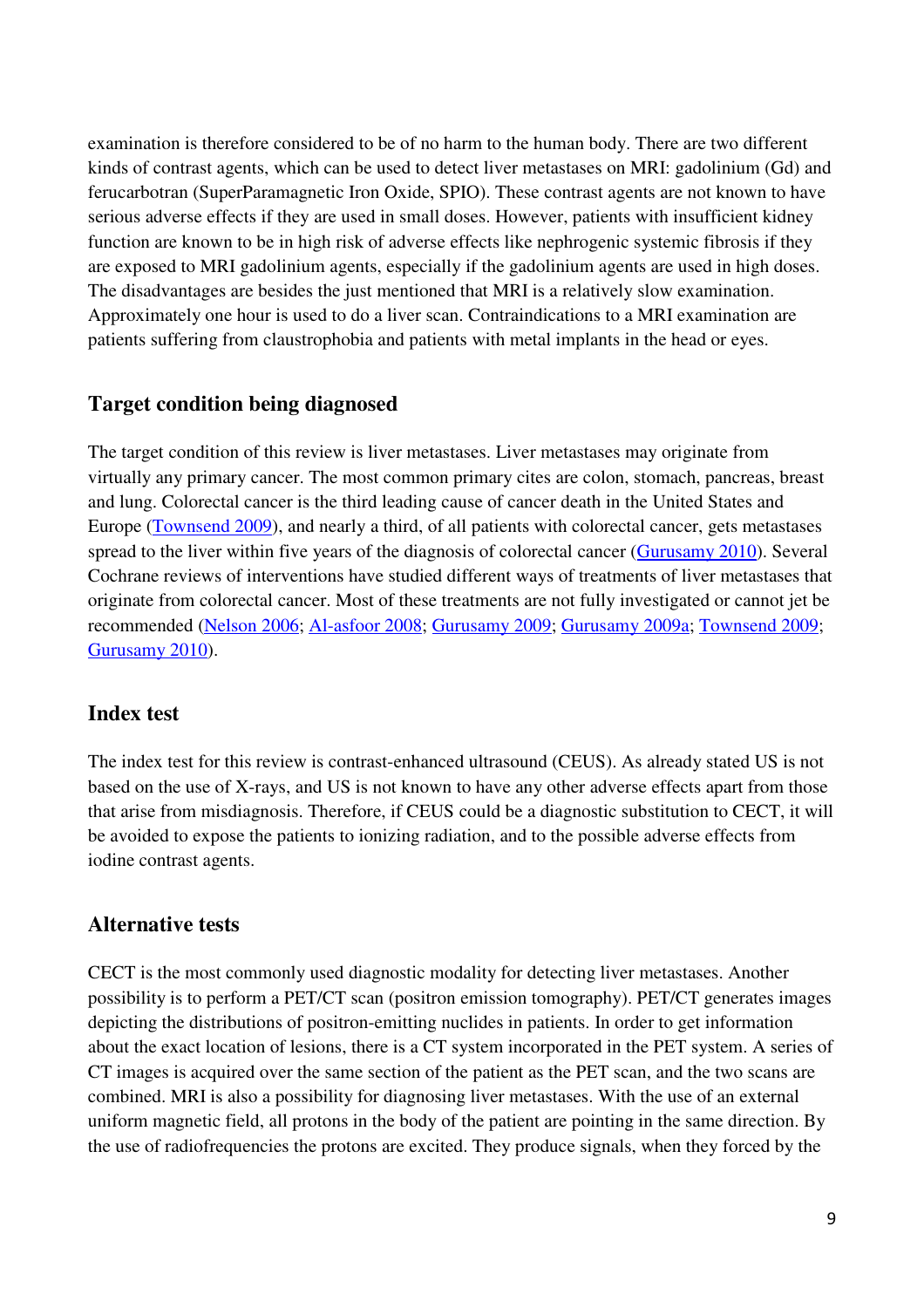magnetic field return to relaxation. These signals are recorded and produce the MRI-images. See the background section for more information about the modalities.

## **Rationale**

In accordance with the key principles of the ICRP about justification and optimization, it is an obligation to do a systematic review like the present. It is necessary to keep the radiation to patients as low as reasonably achievable, but at the same time it is very important to offer the patients the best possible modality to reveal the presence of liver metastases or not. The intension is to determine if CEUS may replace CECT in the detection and diagnosis of liver metastases, on the mentioned conditions.

As stated earlier, CECT is by many considered the mainstay of detecting, diagnosing and follow-up of patients with liver metastases. However, there is no consensus worldwide on this matter. Because of the advantages, which are already mentioned, CECT is the first choice in most patients. But why not take PET/CT and MRI into consideration as well? The answer to this question is that those modalities are not cut out to function as mainstay modalities in detecting and diagnosing liver metastases. They are both very slow modalities, PET/CT entails even higher ionizing radiation than CT, and MRI involves too many contraindications. This is the reason why CEUS is chosen as the index test and CECT as the comparator test in this review.

## **Objective**

To determine the diagnostic accuracy of CEUS, in comparison with CECT, for detecting suspected liver metastases in patients.

## **Methods**

## **Criteria for considering studies for this review**

## **Types of studies**

The studies for this review will be studies based on direct comparison of the index test and the comparator test, i.e., head-to-head comparisons. This is the strongest design, especially if it is a fully paired, direct comparison. Studies with not fully paired designs should be randomized, direct comparisons, where study participants are randomly allocated to receive either the index test or the comparator test (Bossuyt 2008).

All test results must be verified by the same reference standard in order to avoid differential verification bias. At the same time it is important that all test results, and not only a fraction of the test results, are verified by the reference standard, in order to avoid partial verification bias. It is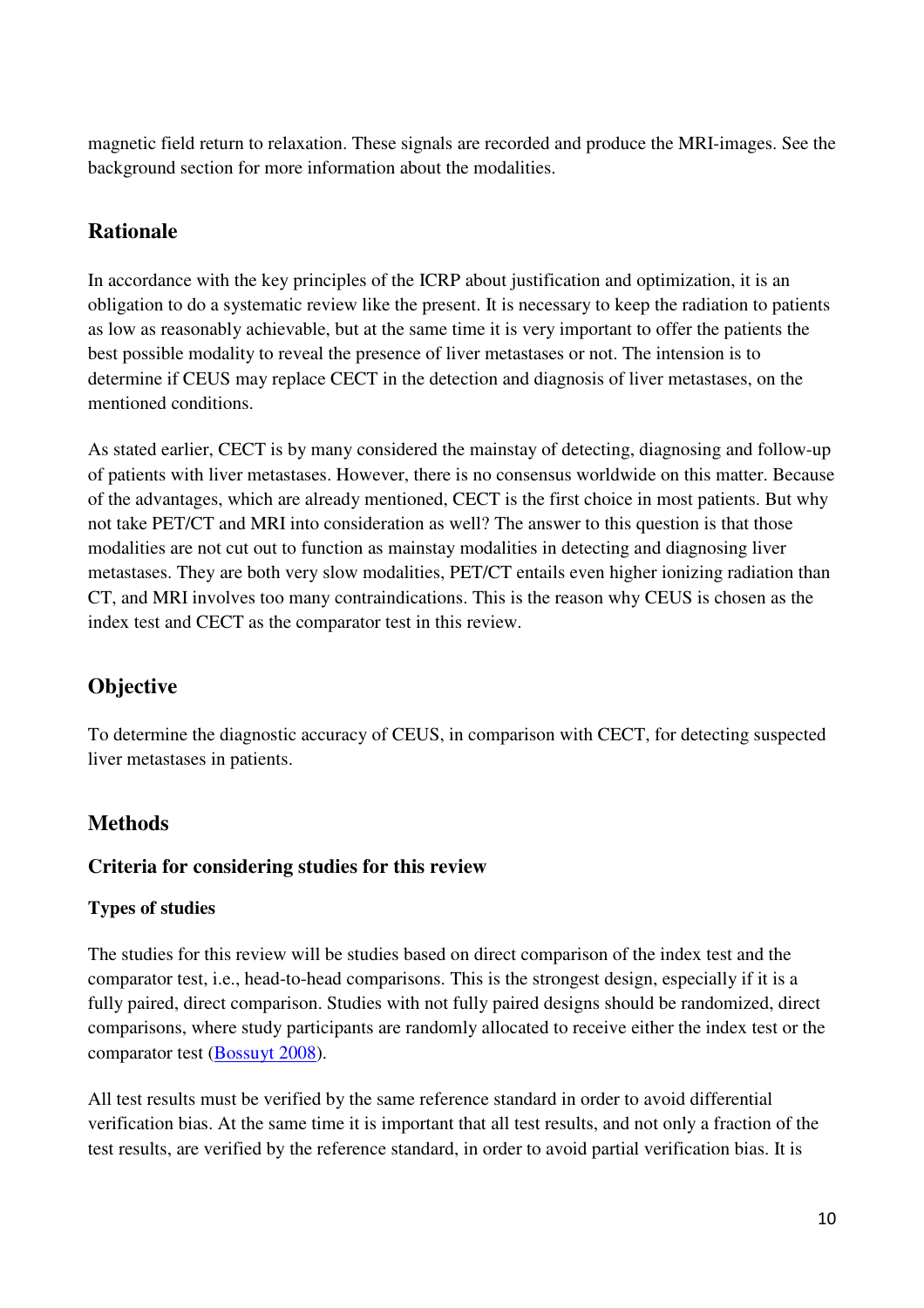also very important to be aware of the fact that the reference standard, the comparator test and the index test cannot in anyway be the same because this leads to incorporation bias (Reitsma 2009). All studies that mix up the reference standard, the comparator test and the index test will be excluded.

If both the index test and the comparator test give negative results in the same patient, the patient should be subjected to adequate follow-up, for at least 3 months, as the reference standard for this group of patients.

It is important that the studies have a cross-sectional design to avoid disease progression bias. This means that the maximum acceptable delay between the execution of the index test and the comparator test has to be two weeks.

The reference standard, the index test and the comparator test should be performed blinded to each other. Since the dichotomous values diseased and not diseased are the results of all three tests, test review bias and diagnostic review bias are very likely to occur if the tests are not blinded to each other (Reitsma 2009).

However, blinding can have the side effect that clinical data, which is normally available in practice when tests are made and interpreted, will not be available due to the blinding. Preferable these data should be available, but not at the expense of the blinding.

## **Participants**

All patients suspected with liver metastases at the primary diagnosing, or suspected in some other way will be included. Some studies may have restrictions on the inclusion of participants, and these restrictions will be evaluated in every study to reveal the possibilities of bias.

## **Index test**

The index test for this review is CEUS.

#### **Comparator test**

The comparator test for this review is CECT.

#### **Target condition**

The target condition is liver metastases. Liver metastases are common in connection with e.g. colorectal and gastric cancers, and it is standardized to clarify the presence of liver metastases when a patient has been diagnosed with, e.g., colorectal cancer. The staging of cancer is important in order to define prognosis, and to plan the optimal treatment strategy. CECT is often the modality of first choice, when it has to be determined if a patient has liver metastases or not. Most of these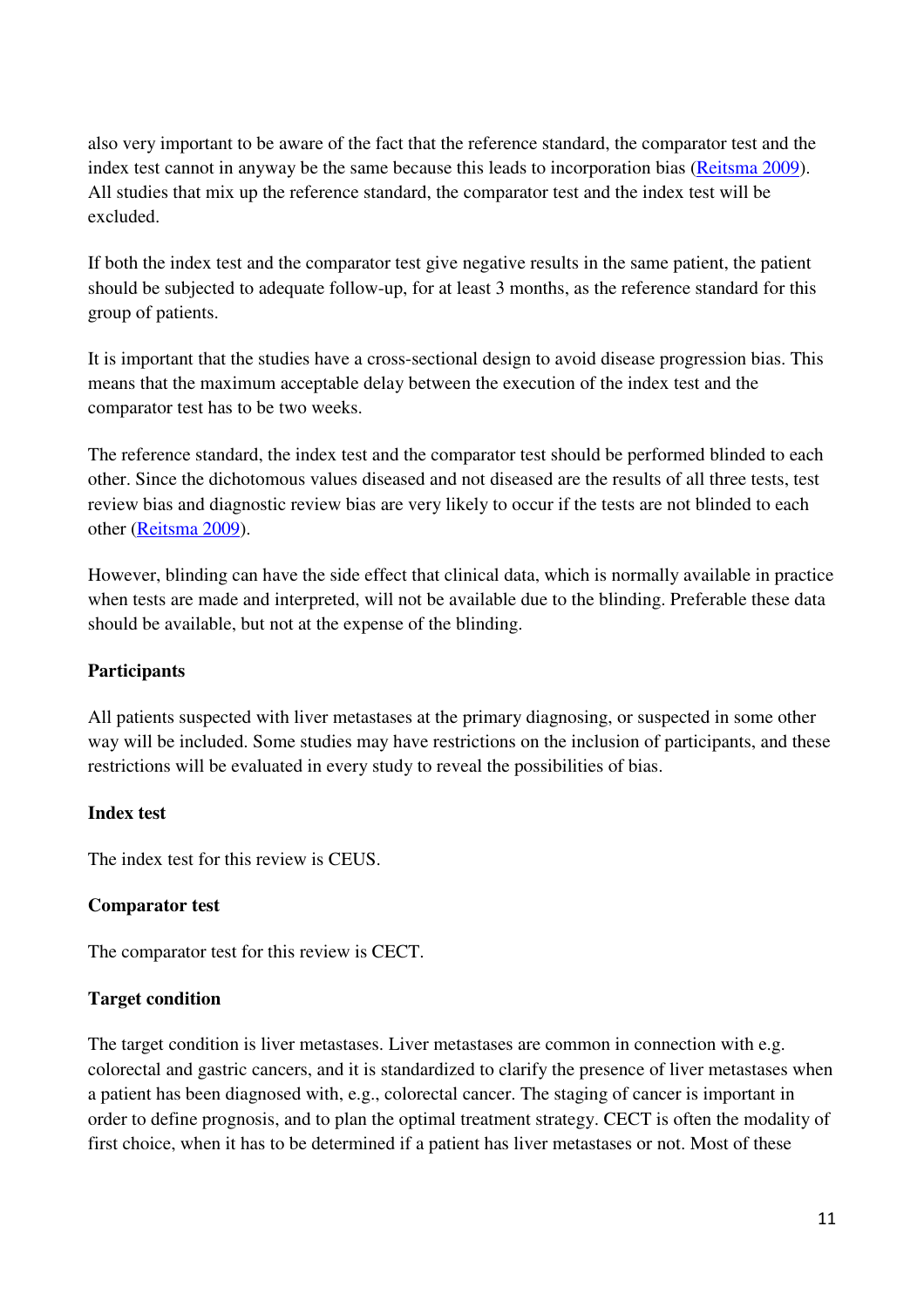patients will be CECT scanned several times in order to follow the progress of the cancer disease. This means that in order to cure one cancer disease, the diagnostic procedures may potentially induce another cancer disease.

#### **Reference standards**

The reference standard should be biopsy test results, pathological examinations of surgically removed specimens, intra-operative ultrasound (IOUS), follow up, or a combination of all four. Preferable the reference standard should consist of laparotomy including palpation, IOUS and a biopsy/pathological examination of surgically removed specimen. This approach is considered to be the one with the highest sensitivity. The participants in the same study should all be evaluated by the same reference standard in order to avoid differential verification bias. The only exception from this will be participants who will only receive the follow-up for the minimum of 3 months, as the reference standard, because both the index test and the comparator test have given negative results.

## **Search methods for identification of studies**

The search strategy for relevant studies was discussed and established in co-operation with The Cochrane Hepato-Biliary Group.

## **Electronic searches**

Searches was conducted until the 11<sup>th</sup> of November 2011, in *The Cochrane Hepato-Biliary Group Diagnostic Test Accuracy Studies Register* (Gluud 2010)*, The Cochrane Library* (*Database of Abstracts of Reviews of Effects* (DARE), *Health Technology Assessment* (HTA), and *NHS Economic Evaluation Database* (NHSEED)), *MEDLINE* (OvidSP), *EMBASE* (OvidSP), *Science Citation Index Expanded* (ISI Web of Knowledge), and *ACP Journal Club* (EBSCO host)(Royle 2003). No language, document type or animal type restrictions were applied. Search strategies with the time span of the searches are given in Appendix 1.

## **Data collection and analysis**

The guidelines provided in the draft *Cochrane Diagnostic Reviewer's Handbook* (de Vet 2008, Reitsma 2009), was followed.

## **Selection of studies**

Two persons assessed the same literature searches, and selected the relevant studies in accordance with the chosen inclusion criteria and the quality tool for the review. If this generated any disagreements about which studies to select for the review, then each disagreement was discussed separately, and the disagreement was solved by consensus.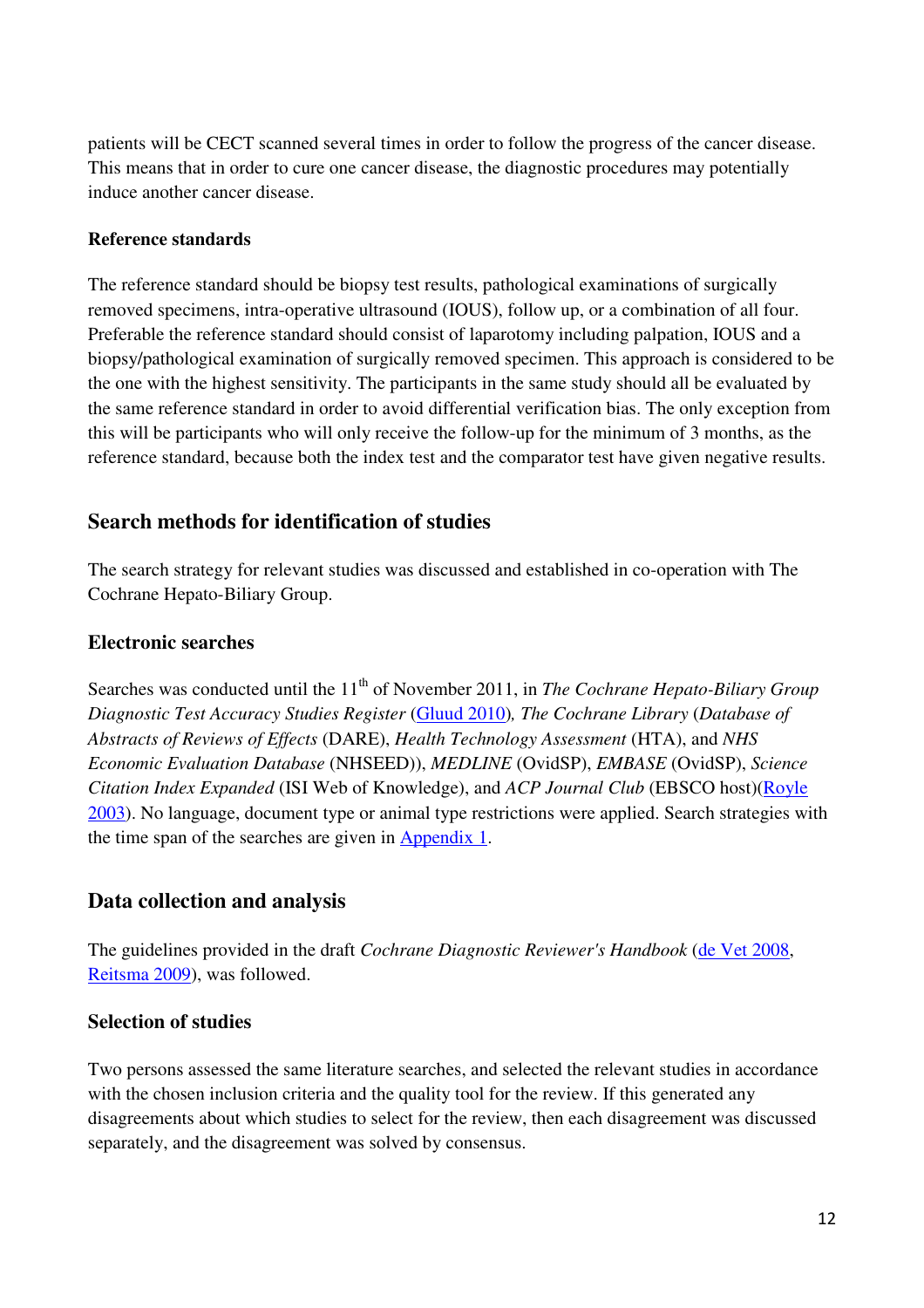Two persons blinded to each other screened the titles and the abstracts to every study, and selected the relevant ones individually. All the studies selected in this first reading were provided in full text for further assessment. These studies were read in full text by the same two persons, and each one individually picked out the relevant studies. Then they got together and in consensus chose the studies for inclusion.

## **Data extraction and management**

Two persons independently completed a data extraction form on all included studies. The following data was retrieved:

- 1. General information: title, journal, year, publication status, and study design (prospective versus retrospective).
- 2. Sample size: number of participants meeting the criteria and total number diagnosed or scanned or referred to.
- 3. Baseline characteristics: baseline diagnosis, age, sex, race and disease severity (metastases or not).
- 4. The index test and the comparator test.
- 5. Reference standard.
- 6. Number of true positive (TP), true negative (TN), false positive (FP), false negative (FN).

## **Missing data**

Primary authors were contacted for missing, or unclear data.

## **Assessment of methodological quality**

The tool for assessment of methodological quality of the studies was the Quality Assessment of Diagnostic Accuracy Studies (QUADAS) tool (Whiting 2003; Reitsma 2009), (Appendix 2). 11 items of the original 14 items in the QUADAS tool were used in the assessment of the methodological quality. The 3 excluded QUADAS items relate to the quality of reporting rather than methodology (Reitsma 2009). Two persons assessed the relevant studies according to the QUADAS items. Appendix 2 is a list of the 11 QAUDAS items and contains definitions on when to answer yes and when to answer no to the questions within the QUADAS items (Appendix 2). When to answer unclear is not defined in appendix 2, but this definition should be used in those cases when the QUADAS item cannot be answered with a clear yes or a clear no. Disagreements between the two investigators were resolved by consensus.

## **Statistical analysis and data synthesis**

The most important estimates in the studies, and in the review, are sensitivity and specificity of the tests. From sensitivity and specificity the positive predictive value and negative predictive value can be established, along with the likelihood ratios and the diagnostic odds ratios. The data from the selected studies were tabulated and graphically displayed in coupled forest plots, on a trial by trial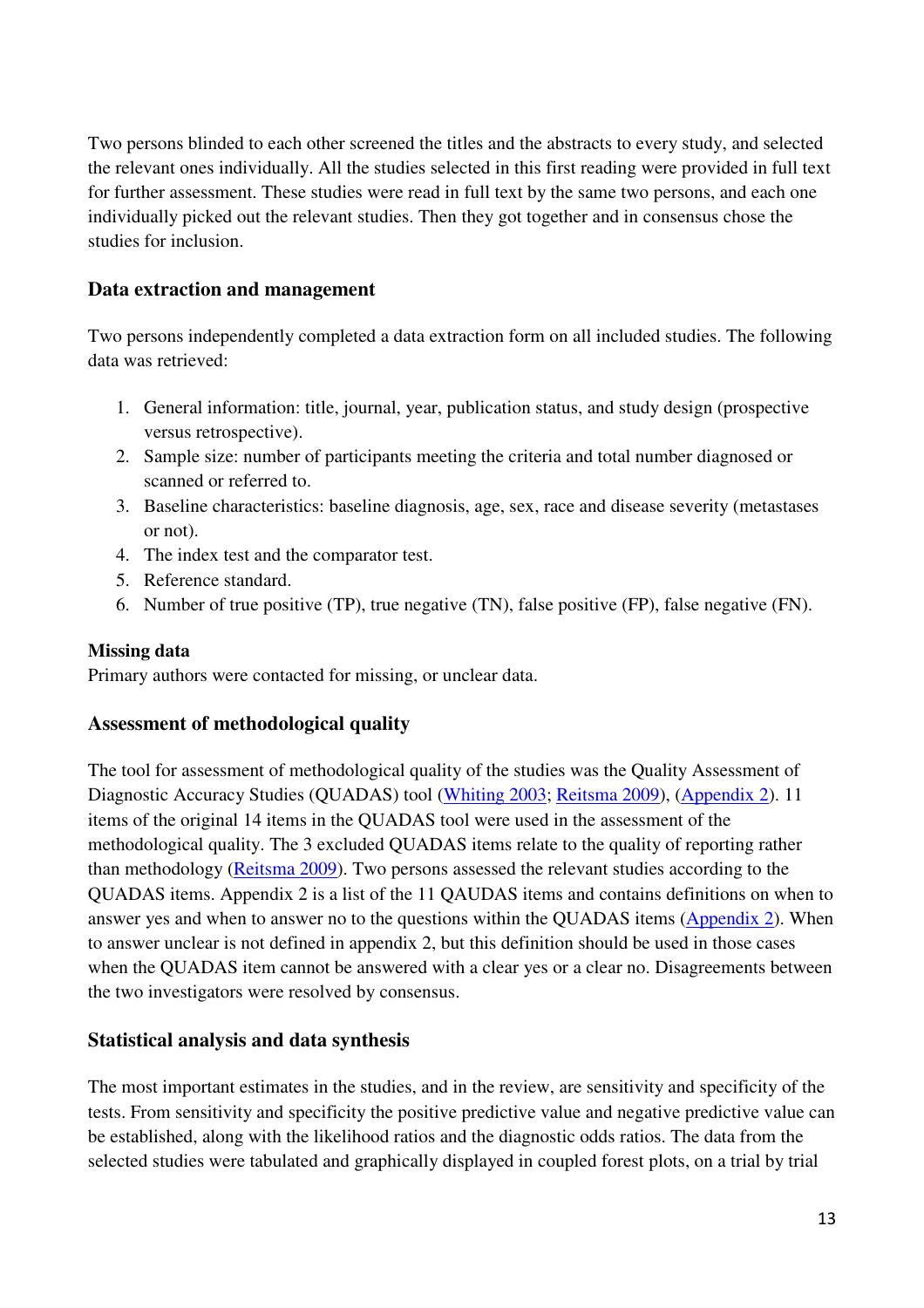level. The sensitivity and specificity, the predictive values, the likelihood ratios and the diagnostic odds ratios were determined and specified with a 95 % confidence interval (CI). All analyses and plots were done using SAS version 9.2.

CECT and CEUS are both modalities depending on enhancement patterns concerning the diagnosis of liver metastases, or any focal liver lesion. This is why the diagnosis is not established by a certain threshold or any cut-off point. For this reason, and because only studies based on direct comparison are considered, the bivariate model was chosen as the statistical model for the meta-analysis (Reitsma 2005; Macaskill 2010). The studies have been plotted on a summary receiver operator characteristic diagram (SROC). By the establishment of a 95 % confidence region around the summary operating point, it is possible to illustrate the extent of statistical heterogeneity. Covariates can then be added the statistical model in order to do a meta-regression to investigate the reasons for heterogeneity. If only a few studies are included this is not an issue though, but if more than 15 studies are included then this approach, doing a meta-regression, can be considered.

The data found in the included studies were statistically investigated on a patient by patient level. This gave an overview concerning the ability of CEUS and CECT to detect patients with liver metastases, and provided knowledge about how many patients are diagnosed correctly by CEUS and CECT.

## **Investigation of heterogeneity**

Heterogeneity can appear due to different reference standards, with different accuracy. It is expected that the sensitivity of a reference standard in detecting liver metastases, consisting of a laparotomy including palpation, (IOUS) and a biopsy, or a pathological examination of surgically removed specimen, is higher than a reference standard consisting of only biopsy results or IOUS.

Heterogeneity can also appear due to different ways of selecting the study populations. The accuracy of both the index test and the comparator test are expected to be higher in a study population with a high proportion of diseased patients, than in a study population with a small proportion of diseased patients.

Blinding of the reference standard, the index test and the comparator test is an important issue. If some studies are blinded and others are not this could very likely lead to heterogeneity. A subgroup analysis of blinded and not blinded studies was planned to be conducted to examine if blinding is an issue. However, no subgroup analysis was performed because the included studies do not differ on this matter (see: Methodological quality of the included studies).

If variability in test accuracy among the studies is observed, subgroup analyses was planned to be conducted concerning the use of different reference standards, and different ways of selecting the study populations. No subgroup analysis was performed, as the test accuracy among the studies did not reveal any variability (see: Findings)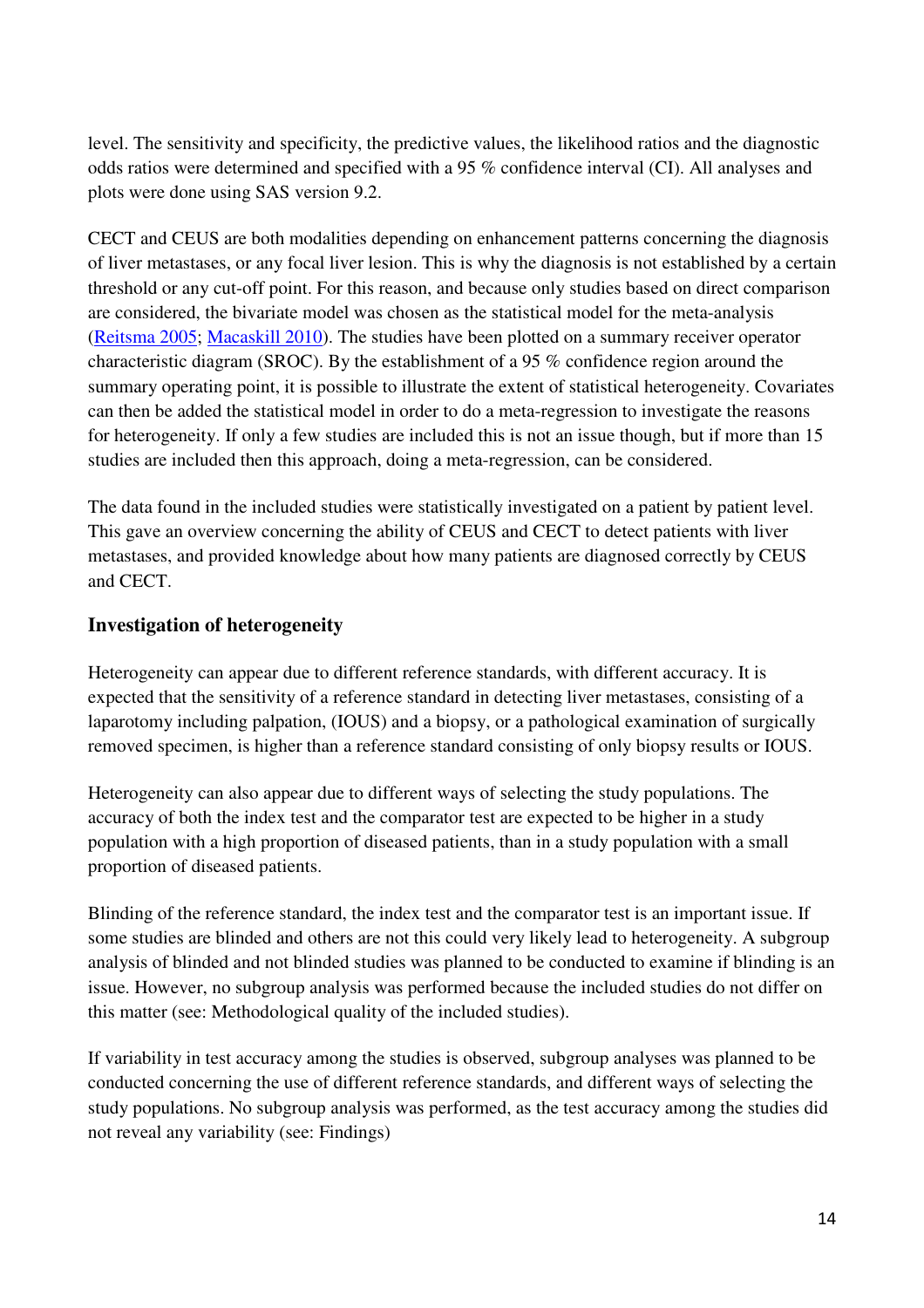The above mentioned sources of heterogeneity are considered the most important. However, since heterogeneity can arise from both patient characteristics, test methods, study design and a lot of other factors, it might be necessary to take the investigation of heterogeneity even further (Macaskill 2010). Depending on the number of included studies it could be an issue to perform a meta-regression to investigate heterogeneity. If more than 15 studies were included then this approach was planned to be considered. Now, only 3 studies were included so such analyses have to await future updates (see: Results of the search)

## **Sensitivity analysis**

If uninterpretable test results appear in the future, sensitivity analyses will be conducted classifying these results as test negatives in one analysis, test positives in a second analysis and exclude them in a third analysis. This kind of sensitivity analysis can reveal whether the uninterpretable test results occur randomly or not, and in this sense show if these test results arise bias or not (Reitsma 2009).

If the included studies report a lot of withdrawals it would be a good idea to do a sensitivity analysis on this issue as well. This can be done by counting withdrawals as test positives in one analysis and as test negatives in another to see if this makes the test results biased.

If the quality assessment of the studies according to the QUADAS tool reveals big differences in the quality of the included studies, a sensitivity analyses will be performed in future updates to assess the effect on the overall results of studies of poor quality compared to the overall results of studies of good quality. This will only be an issue when the number of included studies is higher than for the present.

## **Results**

#### **Results of the search**

A total number of 12204 Studies were identified in the 7 different databases. 284 studies were retrieved in full report, and out of those studies only 3 studies could finally be included in the review. The last search for studies was performed the  $11<sup>th</sup>$  of November 2011

Individual details of the included studies are tabulated in Appendix 3.

Individual details of the most relevant excluded studies are tabulated in Appendix 4.

## **Methodological quality of included studies**

The methodological quality of the included studies is good (Appendix 5).

Li 2007: 9 out of the 11 QUADAS items are fulfilled with a clear yes, and 2 items are considered as unclear. It is unclear if the time period between reference standard and index test was short enough to be reasonably sure that the target condition did not change between the two tests. It is also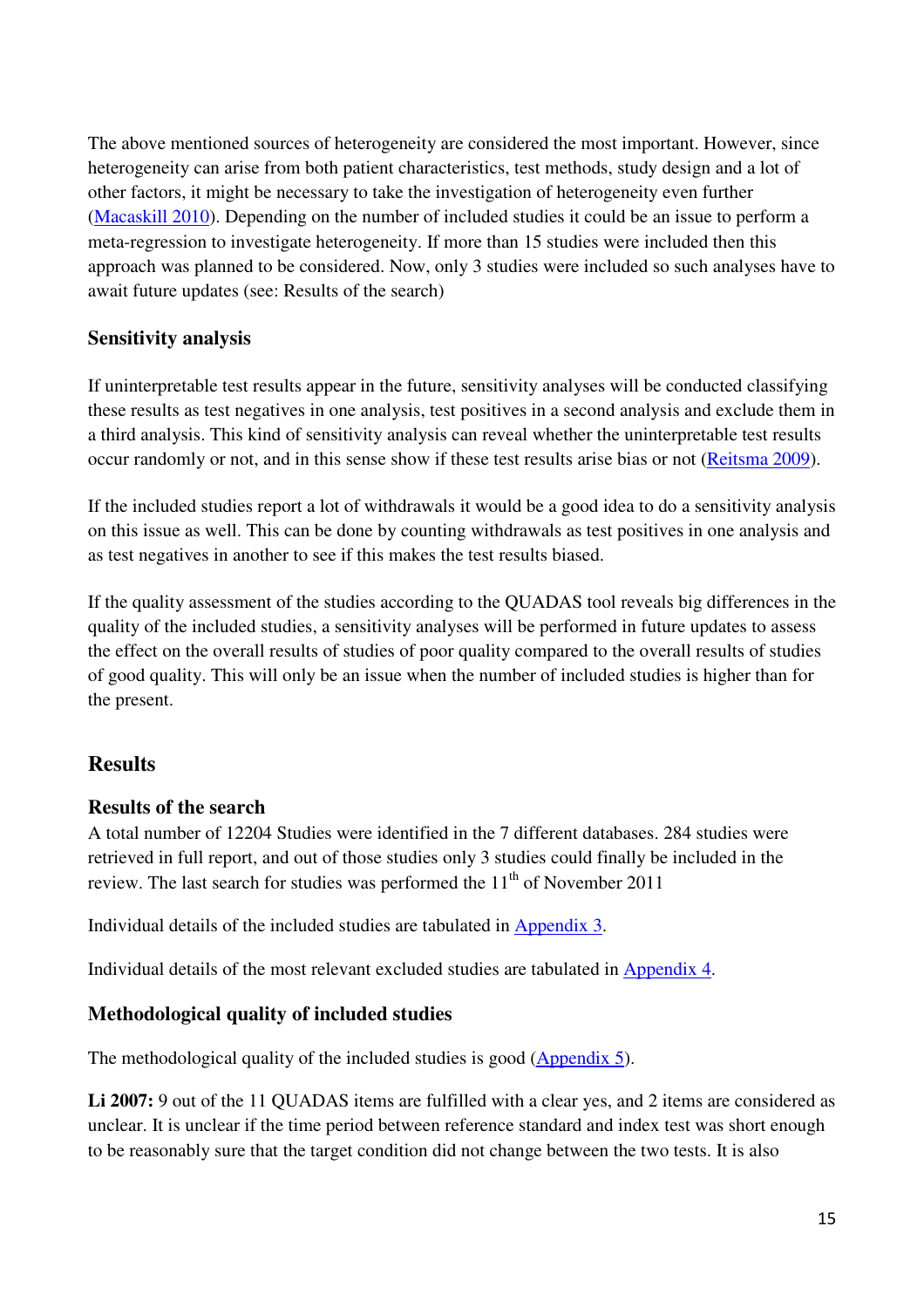unclear if the reference standard results were interpreted without knowledge of the results of the index test.

**Mainenti 2010:** 9 out 11 QUADAS items are fulfilled with a clear yes, one item is not fulfilled and one item is considered as unclear. The reference standard results were interpreted with the knowledge of the results of the index test, and it is unclear if the same clinical data was available when test results were interpreted as would be available in practice.

**Rafaelsen 2011:** 10 out 11 QUADAS items are fulfilled with a clear yes, and one item is considered as unclear. It is unclear if the reference standard results were interpreted without knowledge of the results of the index test.

It is not stated in any of the included studies if there were any uninterpretable or intermediate test results. However, since every patient in the study population is accounted for this item is considered as fulfilled in all three included studies.

## **Findings**

The sensitivity and specificity were calculated with 95 % exact confidence intervals (CI) for CEUS and CECT separately for each study as well as pooled estimates (Table 1). Heterogeneity in the estimates was investigated by Fisher's exact test.

Sensitivity (CEUS)  $p = 0.6803$ Specificity (CEUS)  $p = 0.0020$ Sensitivity (CECT)  $p = 1.0000$ Specificity (CECT)  $p = 0.0717$ 

These p-values show that there is significant heterogeneity concerning the specificity of CEUS.

To summarize the diagnostic ability of CEUS and CECT, the diagnostic odds ratio (DOR), positive and negative predicted values (PPV and NPV) as well as positive and negative likelihood ratios (LR+ and LR-) were computed (Table 2; Table 3; Table 4). These values were computed for each study separately and in case of homogeneity, pooled estimates were also determined.

Heterogeneity in the estimates of DOR was assessed by the Breslow-Day test, and because of homogeneity being plausible, the overall DOR was calculated by the Mantel-Haenszel method. Heterogeneity in the estimates of PPV and NPV was assessed by Fisher's exact test whereas heterogeneity of LR+ and LR- was investigated by a likelihood ratio test. For those measured demonstrating homogeneity across studies, the pooled estimates was calculated by pooling the tables from the individual studies. All estimates were provided with 95 % CI, exact intervals were provided for all estimates except for LR+ and LR-.

DOR (CEUS)  $p = 0.0767$ DOR (CECT)  $p = 0.4384$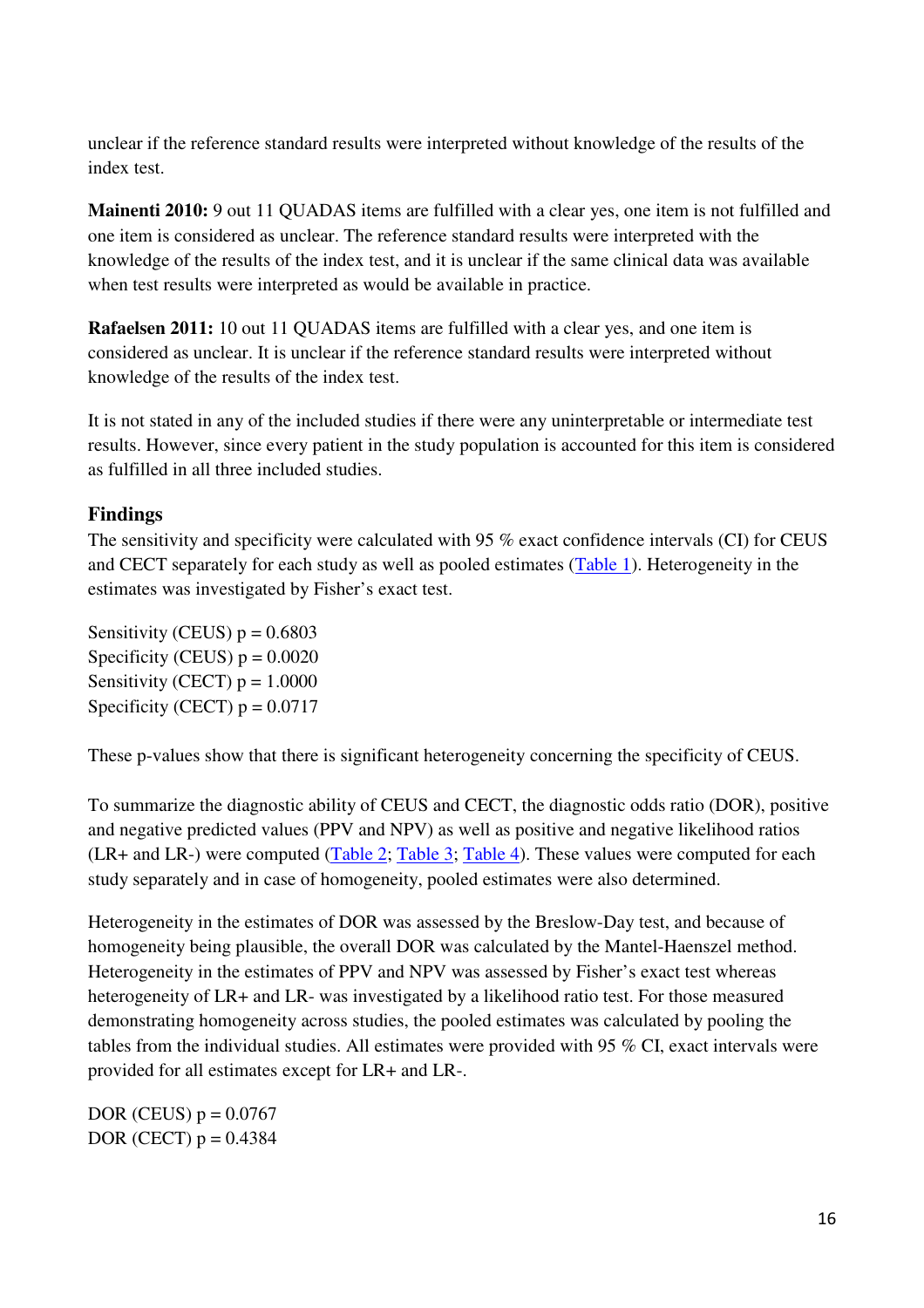PPV (CEUS)  $p = 0.0176$  $NPV$  (CEUS)  $p = 0.3922$ PPV (CECT)  $p = 0.0184$  $NPV (CECT) p = 0.3818$ 

Significant heterogeneity is here found in both PPV (CEUS) and PPV (CECT).

In one of the studies (Li 2007) all non-diseased patients were correctly classified as non-diseased by both CEUS and CECT. In the tables based on this study for which there are no observations in one of the cells, the DOR, LR+ and LR- cannot be determined

LR+/- (CEUS)  $p = 0.0039$ LR+ $/$ - (CECT) p = 0.1254

The LR+/- (CEUS) estimate is significant concerning heterogeneity.

The performance of CEUS and CECT was compared by comparing the specificities and the sensitivities for each study by the exact McNemar test (marginal homogeneity). The information on a patient level is not available, only the marginals of the tables of sensitivity, respectively specificity, for CEUS versus CECT are known. The smallest p-value was determined based on all the p-values for the possible tables with these margins.

All 3 included studies showed homogeneity between CEUS and CECT concerning sensitivity  $(p = 1.0$  in all 3 studies), and the pooled estimate as well showed homogeneity  $(p = 1.0)$ . When it comes to the calculation of the specificity, it is not possible to test for marginal homogeneity in Li 2007 because both CEUS and CECT have 100 % specificity (0/94 in both groups). Concerning the remaining 2 studies no heterogeneity was found between CEUC and CECT (Mainenti 2010: p >= 0.250, Rafaelsen  $2011$ :  $>= 0.0625$ ).

Two-sided p-values < 0.05 were considered significant. Calculations were performed using SAS version 9.2.

 The results concerning sensitivity and specificity are graphically displayed as a SROC curve (figure 1), and as coupled forest plots (figure 2 and figure 3).

The pooled estimates, which it is possible to compare because of no heterogeneity, consolidate the fact that there is no difference in diagnostic accuracy between CEUS and CECT.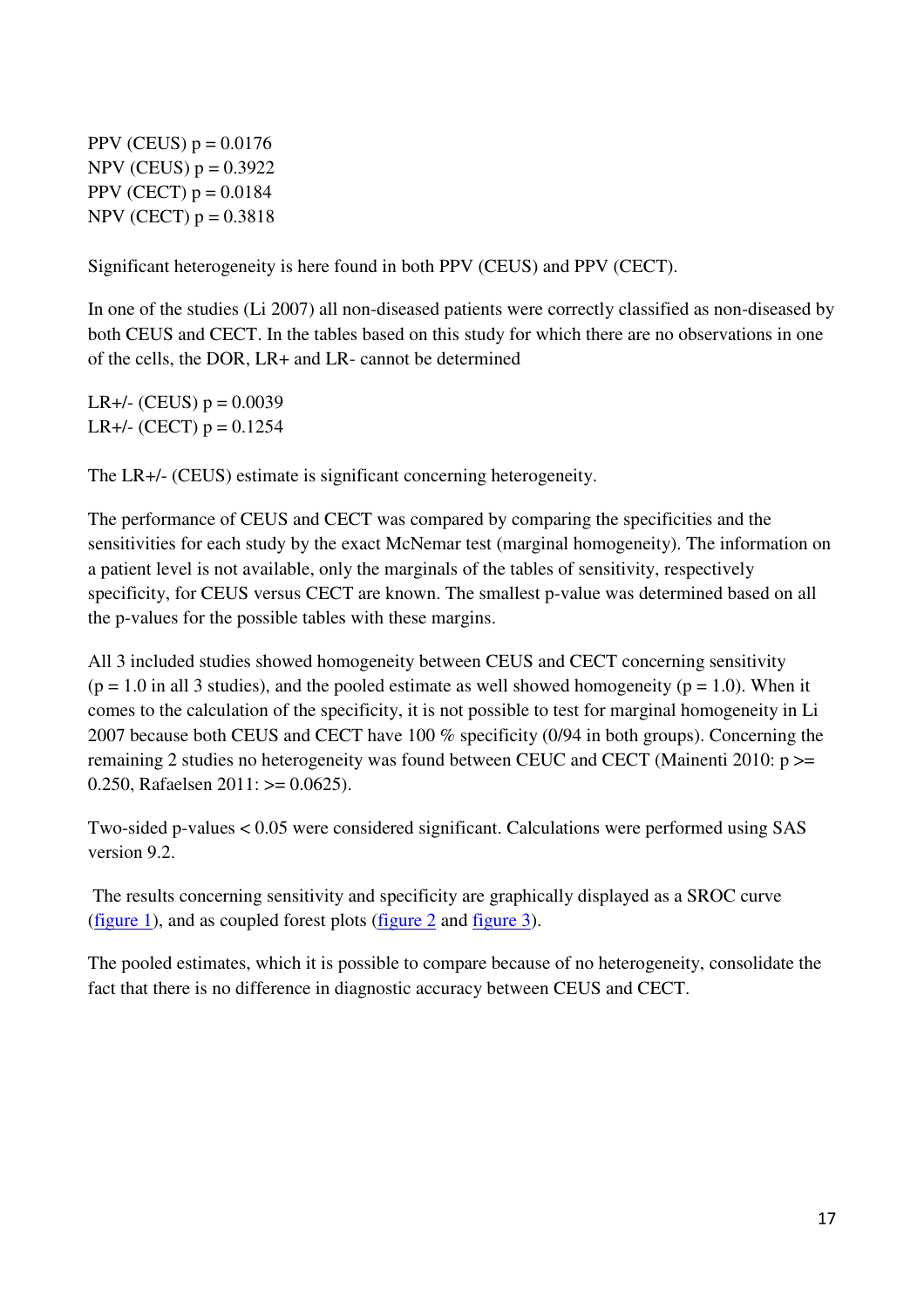#### **Pooled estimates:**

|                                           | <b>CEUS</b>                              | <b>CECT</b>                              |
|-------------------------------------------|------------------------------------------|------------------------------------------|
| <b>Sensitivity</b>                        | 88.10 % (95 % CI: 74.37 – 96.02)         | 85.71 % (95 % CI: 71.46 – 94.57)         |
| Diagnostic odds ratio                     | 168.1160                                 | 192.9177                                 |
| (DOR)                                     | $(95\% \text{ CI: } 48.4458 - 583.3940)$ | $(95\% \text{ CI: } 63.4239 - 586.8016)$ |
| <b>Negative predictive</b><br>value (NPV) | $98.64\%$ (95 % CI: 96.85 – 99.56)       | $98.36\%$ (95 % CI: 96.47 – 99.40)       |

The estimates and the 95 % CI show a high amount of overlap which indicates that there is no difference in the pooled estimates.

## **Discussion**

The search strategy has provided 12204 hits, but only 3 studies fulfilled the inclusion criteria and could be included in the systematic review. This indicates that the search for studies has been broad enough, but the question is if the selection of studies may have been too selective? The QUADAS tool has revealed that the 3 included studies are of high quality. This gives the result of this review a high amount of validity. On the other hand 3 included studies are not enough to make clear conclusions. However, to include low quality studies creates bias and this is the reason why, e.g., studies which mix up the reference standard, the comparator test and the index test have been excluded.

Only 1 of the 3 included studies (Rafaelsen 2011) contained the required data to establish information about sensitivity and specificity. The last 2 included studies (Li 2007; Mainenti 2010) did not contain the required data, but these data were provided on request. The authors of 7 other studies have been contacted as well. One author did not want to provide his data, another author was not able to provide the required data, and the last 5 authors did not reply to the request for their data. Potentially this review could have contained 3 times the amount of included studies if all needed data had been available. This is of course a weakness of this review, but every author has been contacted 3 times from April 2011 to November 2011 without any success.

Since the number of included studies is only 3, it has not been an option to perform a metaregression to look for heterogeneity. This is the reason why other ways of testing for heterogeneity have been performed. The results of those tests have not given any reason to perform any subgroup analysis. If a search for data some time later makes it possible to include more studies, a new investigation for heterogeneity will be performed.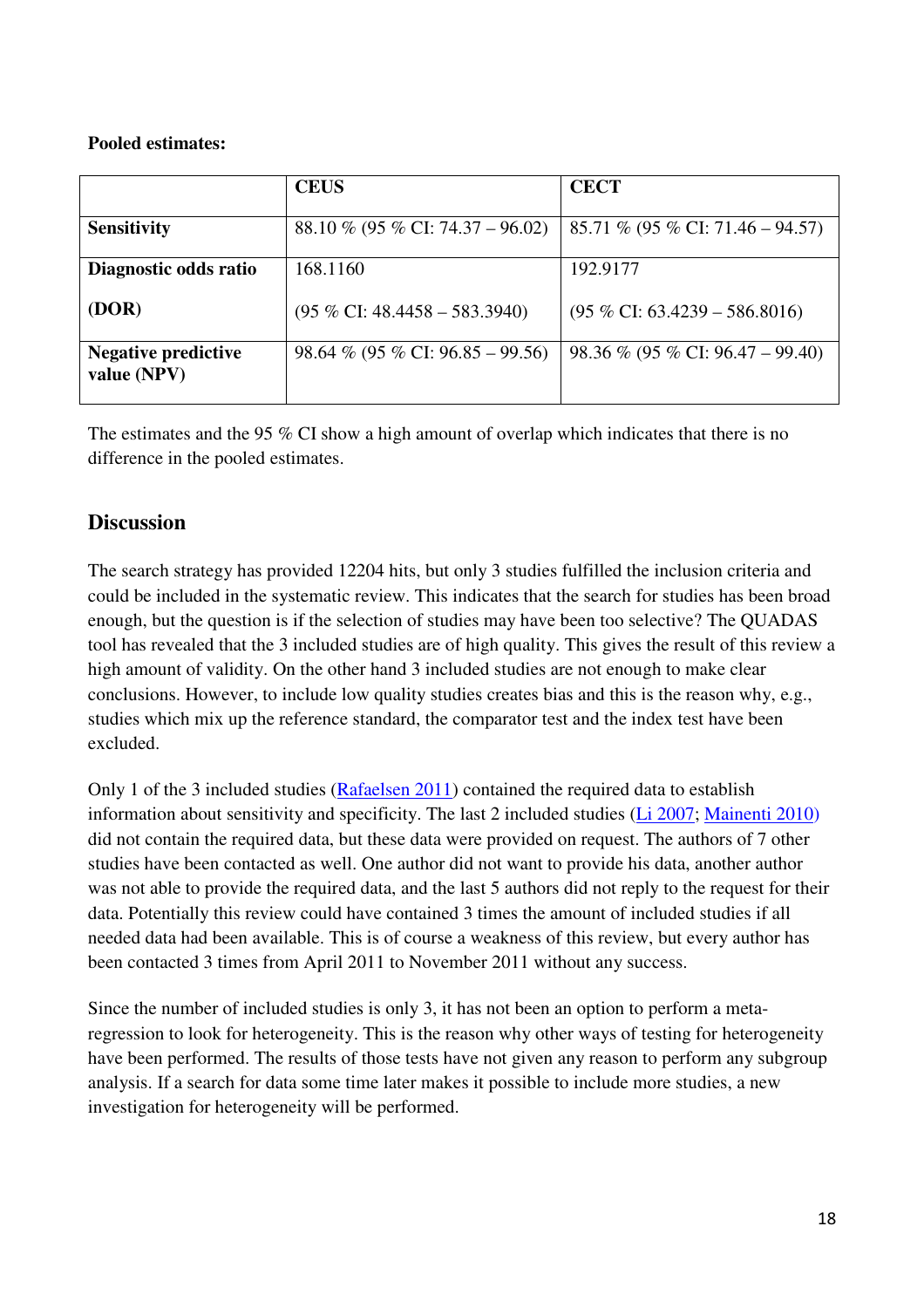The bivariate model has not been used in this review so far because of only 3 included studies. All the statistical analyses will be reconsidered if it at some time later is possible to include more studies.

No sensitivity analysis has been performed either, but the need of sensitivity analyses will as well be considered once again if the number of included studies at some time later gets higher.

## **Conclusions**

The results show no significant difference between CEUS and CECT in diagnostic accuracy for detecting suspected liver metastases in patients. For this reason CEUS may be considered just as valuable as CECT when it comes to detecting and diagnosing liver metastases. However, the results are based on only 3 included studies. Absence of evidence for a difference must not be considered evidence of absence of a difference. Therefore, it is recommended to perform further diagnostic accuracy tests in this area. Furthermore, investigators ought to be required by law to share their data. The present situation where investigators take ownership of their data not wishing to share them is unsustainable and unethical.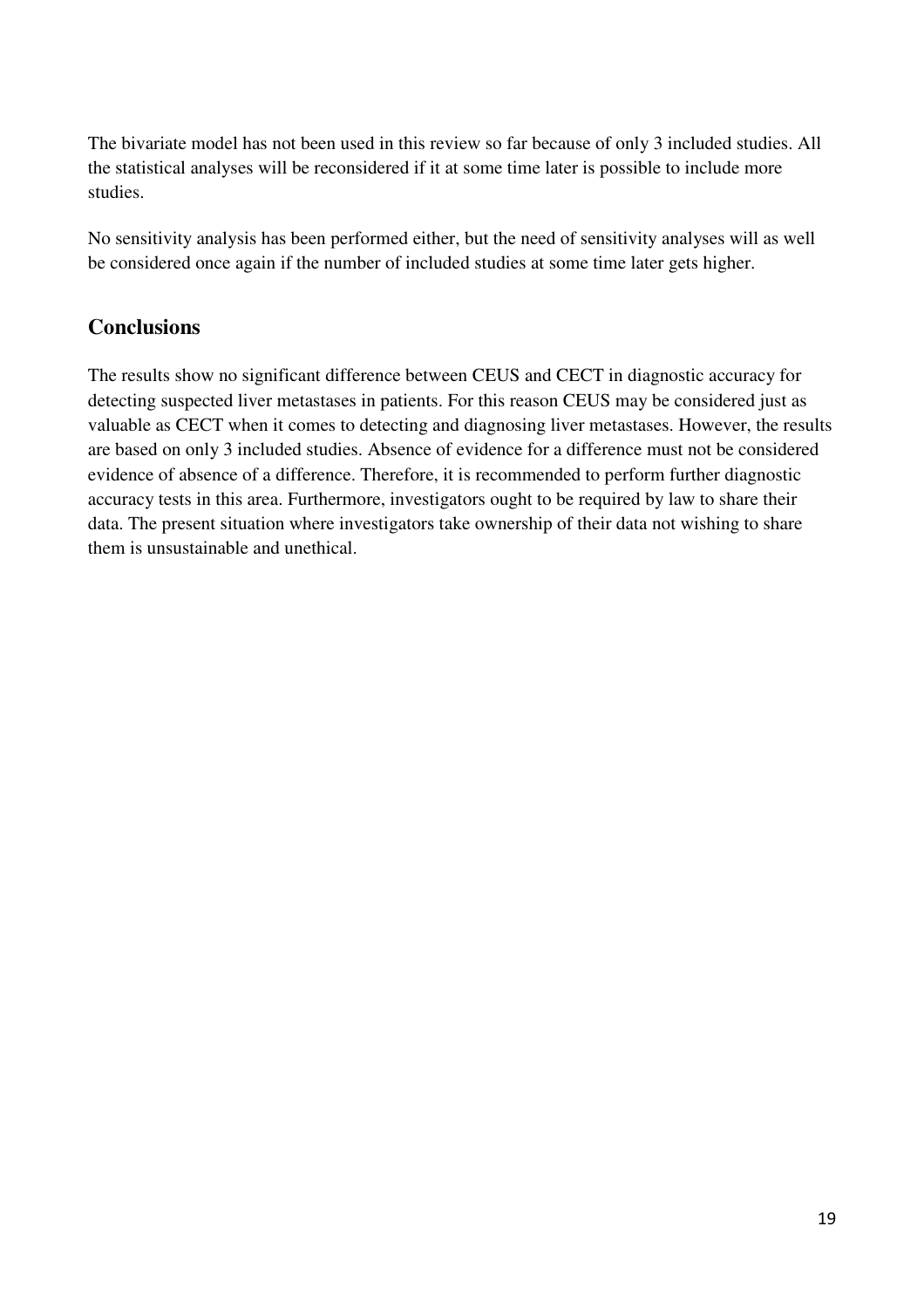## **References to studies**

## **Additional references**

### **Al-asfoor 2008**

Al-asfoor A, Fedorowicz Z, Lodge M. Resection versus no intervention or other surgical interventions for colorectal cancer liver metastases. Cochrane Database of Systematic Reviews 2008, Issue 2. Art. No.: CD006039. DOI: 10.1002/14651858.CD006039.pub4.

#### **Bossuyt 2008**

Bossuyt PM, Leeflang MM. Chapter 6: Guide to the contents of a Cochrane review and protocol. In: Cochrane Handbook for Systematic Reviews of Diagnostic Test Accuracy Version 0.4 [updated September 2008]. The Cochrane Collaboration, 2008.

#### **de Vet 2008**

de Vet HCW, Eisinga A, Riphagen II, Aertgeerts B, Pewsner D. Chapter 7: Searching for Studies. In: Cochrane Handbook for Systematic Reviews of Diagnostic Test Accuracy Version 0.4 [updated September 2008].. The Cochrane Collaboration, 2008.

## **Gluud 2010**

Gluud C, Nikolova D, Klingenberg SL, Alexakis N, Als-Nielsen B, Colli A, et al. Cochrane Hepato-Biliary Group. About The Cochrane Collaboration (Cochrane Review Groups (CRGs)). 2010, Issue 12. Art. No.: LIVER.

#### **Gurusamy 2009**

Gurusamy KS, Ramamoorthy R, Sharma D, Davidson BR. Liver resection versus other treatments for neuroendocrine tumours in patients with resectable liver metastases. Cochrane Database of Systematic Reviews 2009, Issue 2. Art. No.: CD007060. DOI: 10.1002/14651858.CD007060.pub2.

#### **Gurusamy 2009a**

Gurusamy KS, Pamecha V, Sharma D, Davidson BR. Palliative cytoreductive surgery versus other palliative treatments in patients with unresectable liver metastases from gastro-entero-pancreatic neuroendocrine tumours. Cochrane Database of Systematic Reviews 2009, Issue 1. Art. No.: CD007118. DOI: 10.1002/14651858.CD007118.pub2.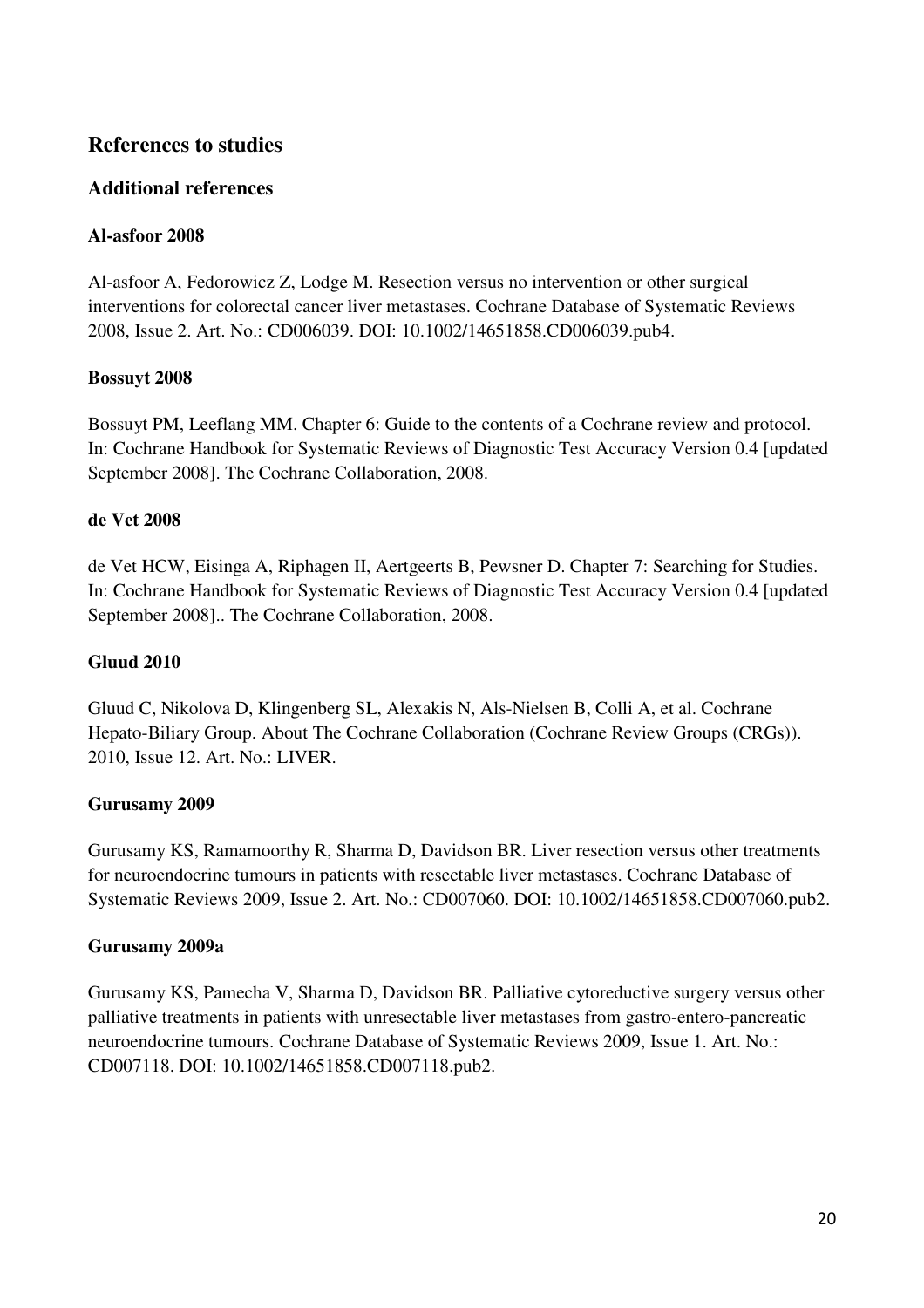#### **Gurusamy 2010**

Gurusamy KS, Ramamoorthy R, Imber C, Davidson BR. Surgical resection versus non-surgical treatment for hepatic node positive patients with colorectal liver metastases. Cochrane Database of Systematic Reviews 2010, Issue 1. Art. No.: CD006797. DOI: 10.1002/14651858.CD006797.pub2.

#### **ICRP 2000**

Rehani MM, Bongartz G, Golding SJ, Gordon L, Kalender W, Murakami T, et al. Managing patient dose in computed tomography, 2. How high are the doses? Annals of the ICRP 2000;30(4):19-24.

#### **ICRP 2007a**

Alexakhin RM, Cousins C, González AJ, Menzel H, Pentreath RJ, Shandala N, et al. Publication 103, The 2007 Recommendations of the International Commission on Radiological Protection, Preface, executive summary and glossary. Annals of the ICRP 2007;37(2-4):9-34.

#### **ICRP 2007b**

Alexakhin RM, Cousins C, González AJ, Menzel H, Pentreath RJ, Shandala N, et al. Publication 103, The 2007 Recommendations of the International Commission on Radiological Protection, Chapters 3 and 4. Annals of the ICRP 2007;37(2-4):49-79.

#### **ICRP 2007c**

Alexakhin RM, Cousins C, González AJ, Menzel H, Pentreath RJ, Shandala N, et al. Publication 103, The 2007 Recommendations of the International Commission on Radiological Protection, Chapter 7. Annals of the ICRP 2007;37(2-4):125-32.

#### **Macaskill 2010**

Macaskill P, Gatsonis C, Deeks JJ, Harbord RM, Takwoingi Y. Chapter 10: Analysing and Presenting Results. In: Cochrane Handbook for Systematic Reviews of Diagnostic Test Accuracy Version 1.0. The Cochrane Collaboration, 23.12.2010.

#### **Nelson 2006**

Nelson RL, Freels S. Hepatic artery adjuvant chemotherapy for patients having resection or ablation of colorectal cancer metastatic to the liver. Cochrane Database of Systematic Reviews 2006, Issue 4. Art. No.: CD003770. DOI: 10.1002/14651858.CD003770.pub3.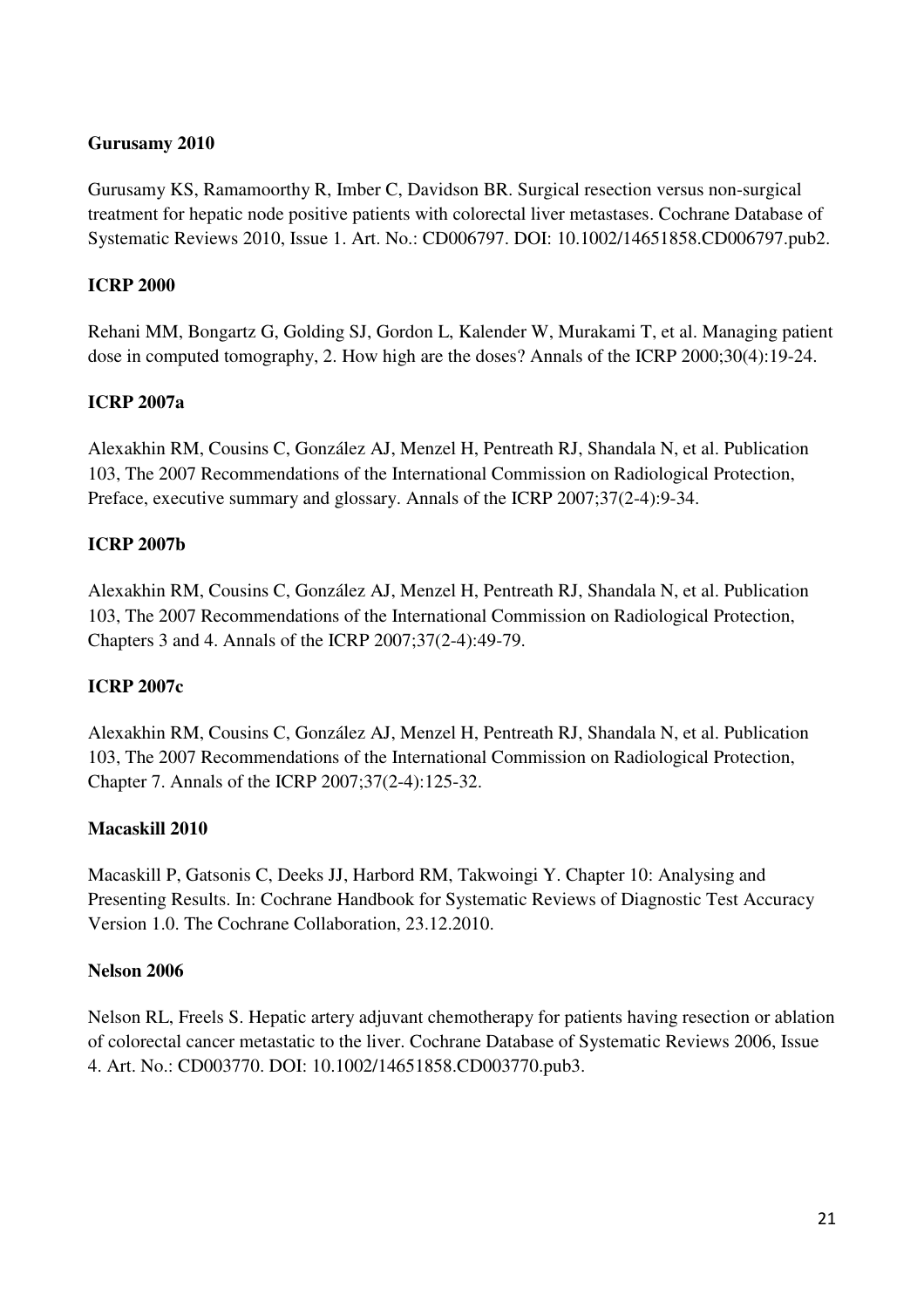### **Reitsma 2005**

Reitsma JB, Glas AS, Rutjes AW, Scholten RJ, Bossuyt PM, Zwinderman AH. Bivariate analysis of sensitivity and specificity produces informative summary measures in diagnostic reviews. Journal of clinical epidemiology 2005;58(10):982-90. [PubMed: 16168343]

#### **Reitsma 2009**

Reitsma JB, Rutjes AWS, Whiting P, Vlassov VV, Leeflang MMG, Deeks JJ. Chapter 9: Assessing methodological quality. In: Deeks JJ, Bossuyt PM, Gatsonis C, editor(s). Cochrane Handbook for Systematic Reviews of Diagnostic Test Accuracy Version 1.0.0. The Cochrane Collaboration, 2009.

#### **Royle 2003**

Royle P, Milne R. Literature searching for randomized controlled trials used in Cochrane reviews: rapid versus exhaustive searches. International Journal of Technology Assessment in Health Care 2003;19(4):591-603.

## **Townsend 2009**

Townsend A, Price T, Karapetis C. Selective internal radiation therapy for liver metastases from colorectal cancer. Cochrane Database of Systematic Reviews 2009, Issue 4. Art. No.: CD007045. DOI: 10.1002/14651858.CD007045.pub2.

## **Whiting 2003**

Whiting P, Rutjes AW, Reitsma JB, Bossuyt PM, Kleijnen J. The development of QUADAS: a tool for the quality assessment of studies of diagnostic accuracy included in systematic reviews. BMC Medical Research Methodology 2003;3:25. [PubMed: 14606960]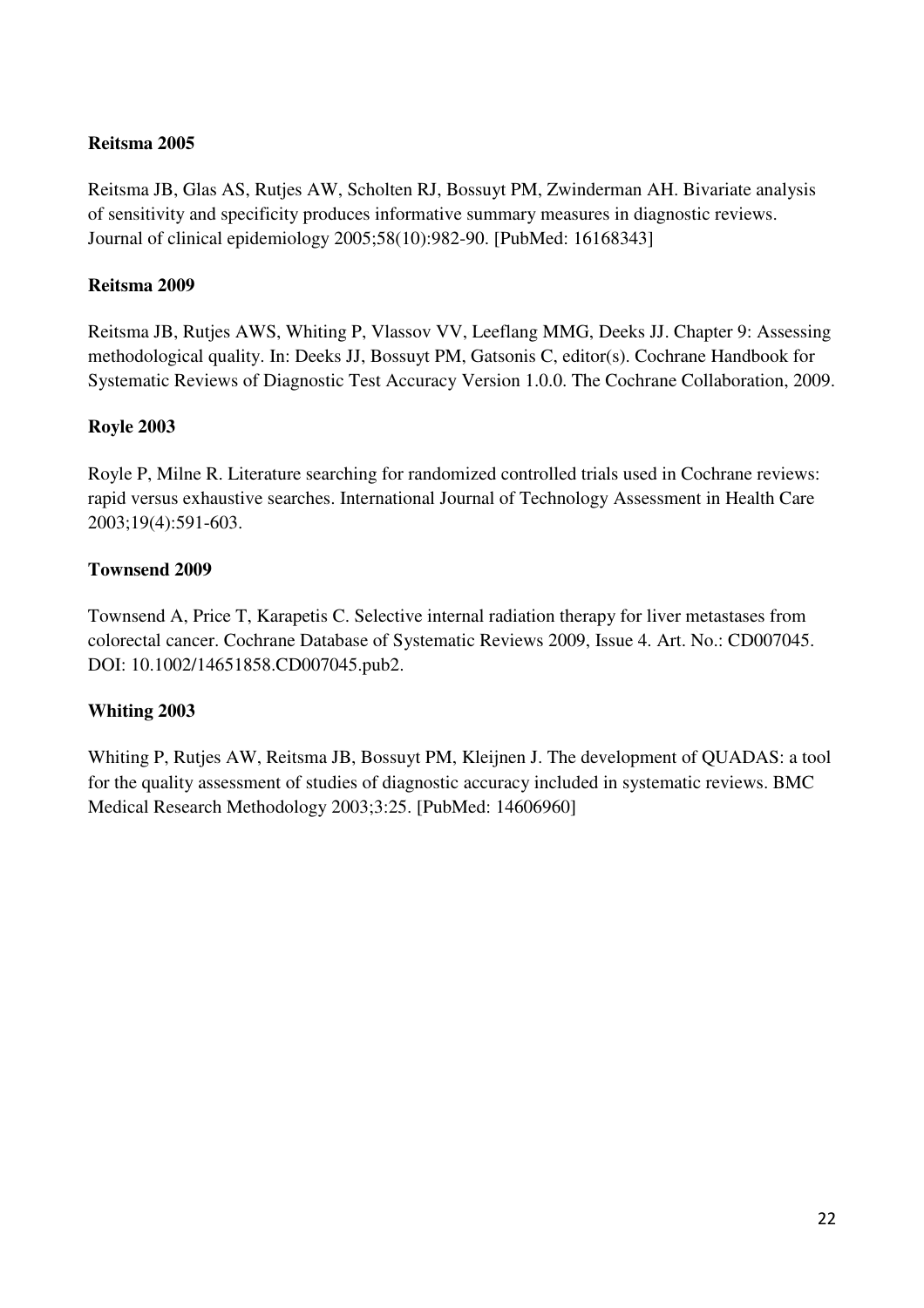## **Included studies**

### **Li 2007**

Li R, Guo Y, Hua X, He Y, Ding J, Guo A, et al. Characterization of focal liver lesions: comparison of pulse-inversion harmonic contrast-enhanced sonography with contrast-enhanced CT. Journal of clinical ultrasound : JCU 2007;35(3):109-17. [PubMed: 17295272]

#### **Mainenti 2010**

Mainenti PP, Mancini M, Mainolfi C, Camera L, Maurea S, Manchia A, Tanga M,Persico F, Addeo P, D'Antonio D, Speranza A, Bucci L, Persico G, Pace L,Salvatore M. Detection of colo-rectal liver metastases: prospective comparison of contrast enhanced US, multidetector CT, PET/CT, and 1.5 Tesla MR with extracellular and reticulo-endothelial cell specific contrast agents.. Abdominal Imaging 2010 October;35(5):511-521. [PubMed: 19562412]

#### **Rafaelsen 2011**

Rafaelsen SR, Jakobsen A. Contrast-enhanced ultrasound vs multidetector-computed tomography for detecting liver metastases in colorectal cancer: a prospective, blinded, patient-by-patient analysis. Colorectal disease : the official journal of the Association of Coloproctology of Great Britain and Ireland 2011;13(4):420-5. [PubMed: 20412096]

## **Excluded studies**

#### **Dietrich 2006**

Dietrich CF, Kratzer W, Strobe D, Danse E, Fessl R, Bunk A, et al. Assessment of metastatic liver disease in patients with primary extrahepatic tumors by contrast-enhanced sonography versus CT and MRI. World journal of gastroenterology : WJG 2006;12(11):1699-705. [PubMed: 16586537]

#### **Hatanaka 2008**

Hatanaka K, Kudo M, Minami Y, Maekawa K. Sonazoid-enhanced ultrasonography for diagnosis of hepatic malignancies: comparison with contrast-enhanced CT. Oncology 2008;75 Suppl 1:42-7. [PubMed: 19092271]

#### **Janica 2007**

Janica JR, Lebkowska U, Ustymowicz A, Augustynowicz A, Kamocki Z, Werel D, et al. Contrastenhanced ultrasonography in diagnosing liver metastases. Medical science monitor : international medical journal of experimental and clinical research 2007;13 Suppl 1:111-5. [PubMed: 17507895]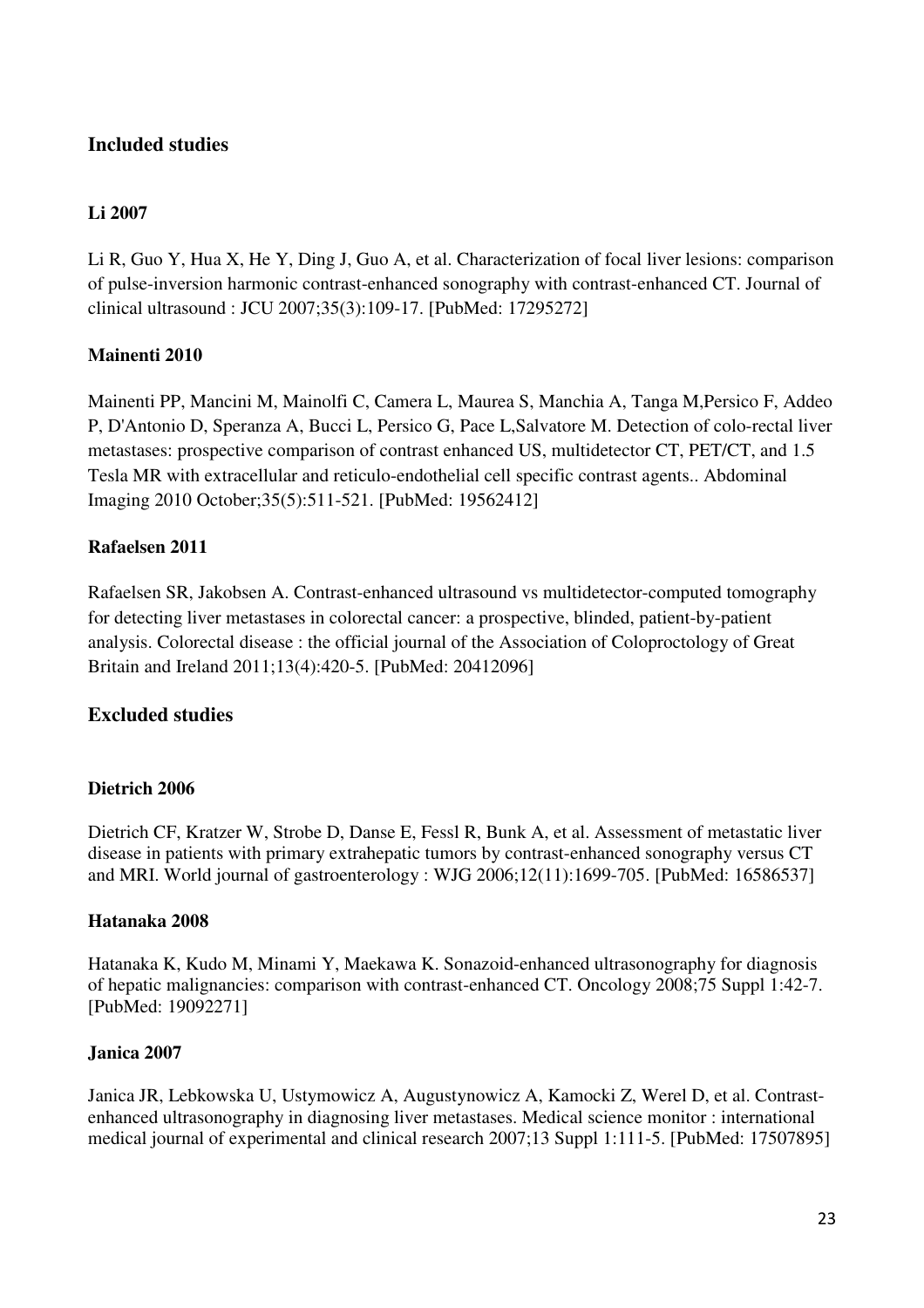### **Larsen 2007**

Larsen LP, Rosenkilde M, Christensen H, Bang N, Bolvig L, Christiansen T, et al. The value of contrast enhanced ultrasonography in detection of liver metastases from colorectal cancer: a prospective double-blinded study. European journal of radiology 2007;62(2):302-7. [PubMed: 17194561]

#### **Larsen 2009**

Larsen LP, Rosenkilde M, Christensen H, Bang N, Bolvig L, Christiansen T, et al. Can contrastenhanced ultrasonography replace multidetector-computed tomography in the detection of liver metastases from colorectal cancer? European journal of radiology 2009;69(2):308-13. [PubMed: 18068925]

#### **Moriyasu 2009**

Moriyasu F, Itoh K. Efficacy of perflubutane microbubble-enhanced ultrasound in the characterization and detection of focal liver lesions: phase 3 multicenter clinical trial. AJR. American journal of roentgenology 2009;193(1):86-95. [PubMed: 19542399]

#### **Muhi 2010**

Muhi A, Ichikawa T, Motosugi U, Sou H, Nakajima H, Sano K, et al. Diagnosis of colorectal hepatic metastases: Contrast-enhanced ultrasonography versus contrast-enhanced computed tomography versus superparamagnetic iron oxide-enhanced magnetic resonance imaging with diffusion-weighted imaging. Journal of magnetic resonance imaging : JMRI 2010;32(5):1132-40. [PubMed: 21031519]

## **Quaia 2006**

Quaia E, D'Onofrio M, Palumbo A, Rossi S, Bruni S, Cova M. Comparison of contrast-enhanced ultrasonography versus baseline ultrasound and contrast-enhanced computed tomography in metastatic disease of the liver: diagnostic performance and confidence. European radiology 2006;16(7):1599-609. [PubMed: 16552507]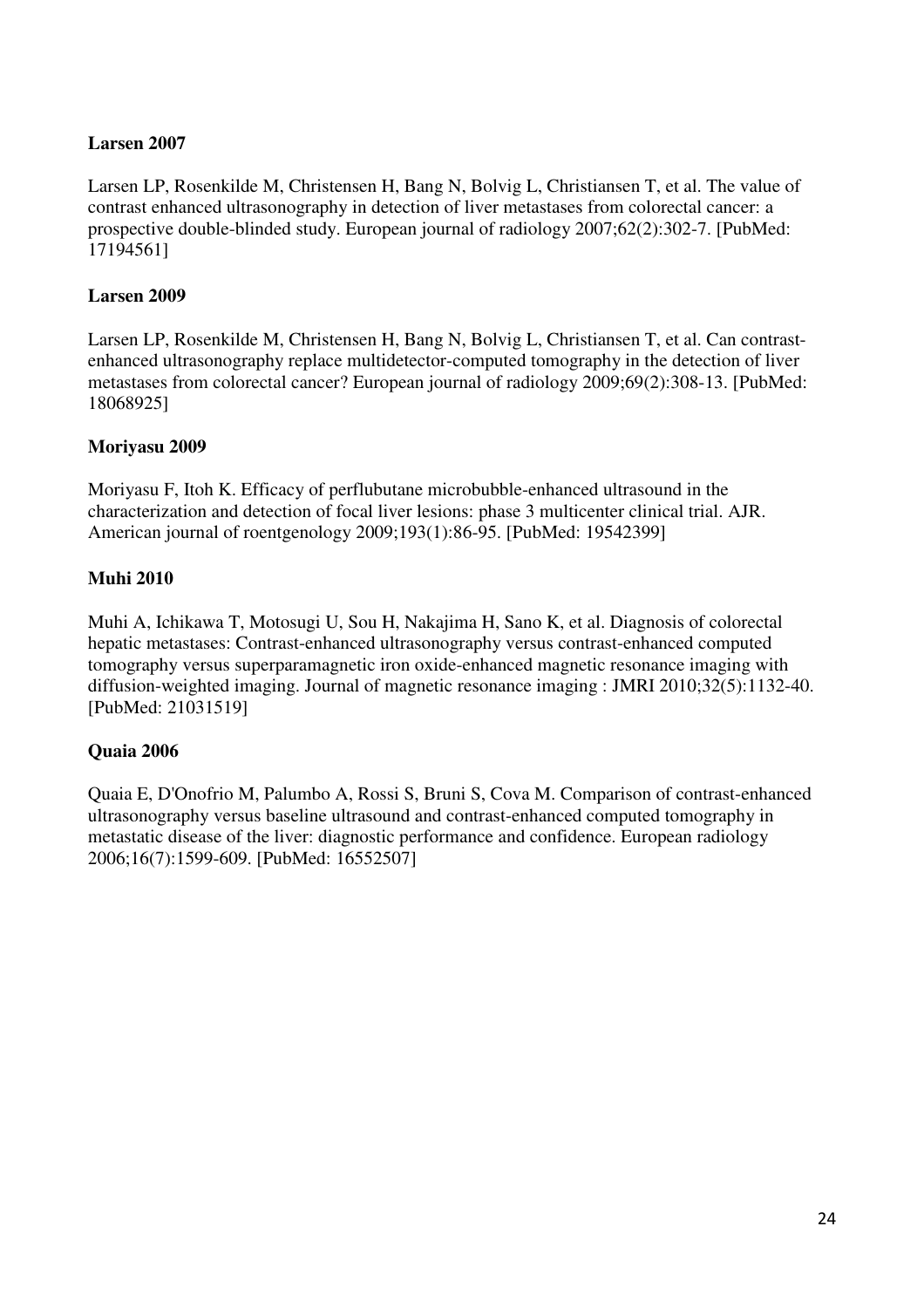# **Tables and figures**

| Li 2007                    | <b>CEUS</b>                                     | <b>CECT</b>                                  |
|----------------------------|-------------------------------------------------|----------------------------------------------|
| Sensitivity                | 93.33 % (95 % CI: 68.05 – 99.83)                | 86.67 % (95 % CI: 59.54 – 98.34)             |
| Specificity                | 100 %<br>$(95\% \text{ CI: } 96.15 - 100)$      | $(95\% \text{ CI: } 96.15 - 100)$<br>$100\%$ |
|                            |                                                 |                                              |
| <b>Mainenti 2010</b>       | <b>CEUS</b>                                     | <b>CECT</b>                                  |
| Sensitivity                | 83.33 % (95 % CI: 35.88 – 99.58)                | 83.33 % (95 % CI: 35.88 – 99.58)             |
| Specificity                | 85.71 % (95 % CI: 67.33 – 95.97)                | $96.43\%$ (95 % CI: 81.65 – 99.91)           |
|                            |                                                 |                                              |
| Rafaelsen 2011             | <b>CEUS</b>                                     | <b>CECT</b>                                  |
| Sensitivity                | 85.71 % (95 % CI: 63.66 – 96.95)                | 85.71 % (95 % CI: 63.66 – 96.95)             |
| Specificity                | $97.60\%$ (95 % CI: 94.85 – 99.11)              | $95.60\%$ (95 % CI: 92.26 – 97.78)           |
|                            |                                                 |                                              |
| <b>Pooled</b><br>estimates | <b>CEUS</b>                                     | <b>CECT</b>                                  |
| Sensitivity                | 88.10 % (95 % CI: 74.37 – 96.02)                | 85.71 % (95 % CI: 71.46 – 94.57)             |
| Specificity                | Cannot be reported because of<br>heterogeneity. | $96.77\%$ (95 % CI: 94.43 – 98.32)           |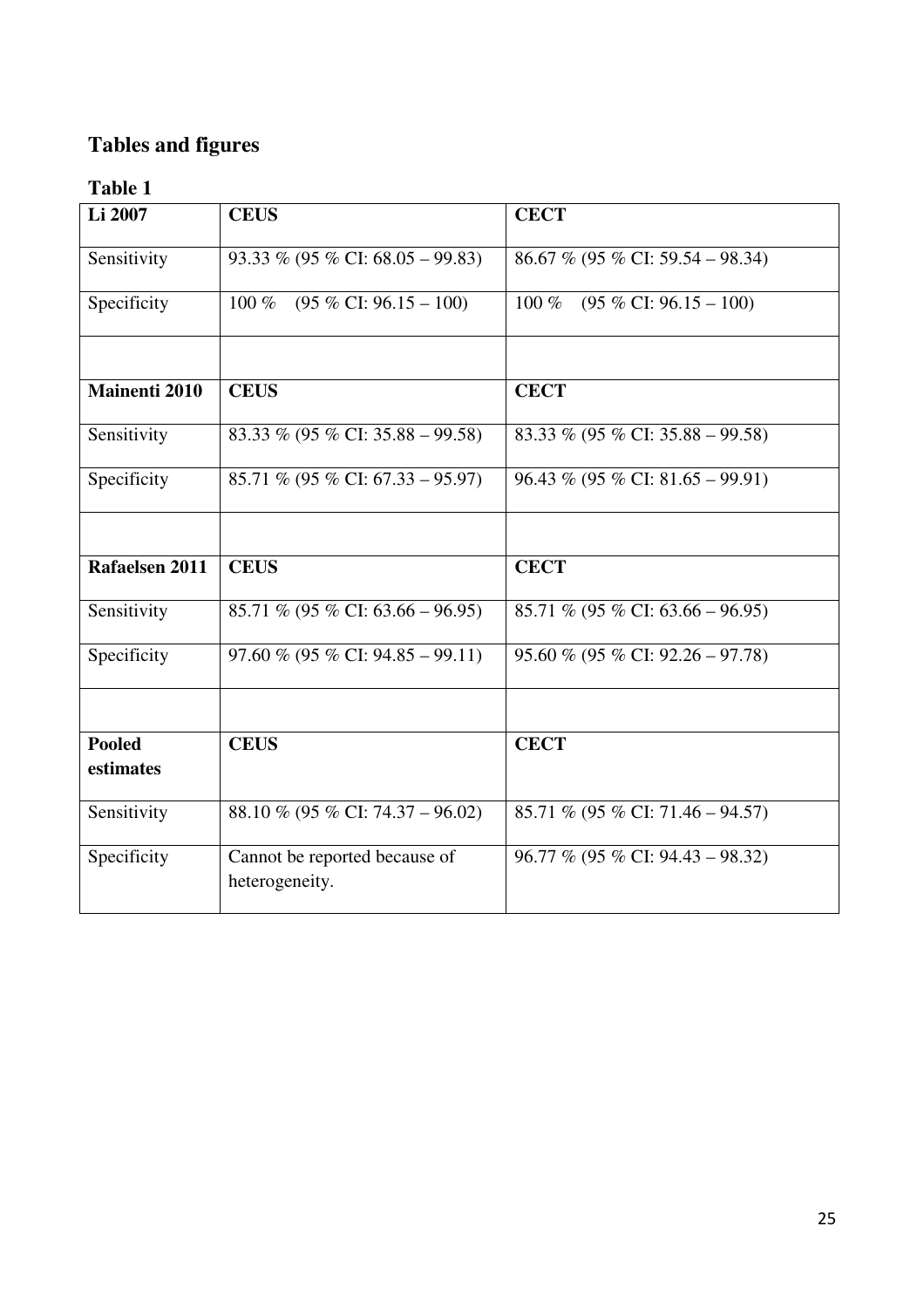| Li 2007                 | <b>CEUS</b>                             | <b>CECT</b>                              |
|-------------------------|-----------------------------------------|------------------------------------------|
| Diagnostic odds ratio   | Cannot be determined.                   | Cannot be determined.                    |
| (DOR)                   |                                         |                                          |
|                         |                                         |                                          |
| <b>Mainenti 2010</b>    | <b>CEUS</b>                             | <b>CECT</b>                              |
| Diagnostic odds ratio   | 30                                      | 135                                      |
| (DOR)                   | $(95\% \text{ CI: } 2.7385 - 328.6443)$ | $(95\% \text{ CI: } 7.1980 - 2531.9361)$ |
|                         |                                         |                                          |
| Rafaelsen 2011          | <b>CEUS</b>                             | <b>CECT</b>                              |
| Diagnostic odds ratio   | 244                                     | 130.3636                                 |
| (DOR)                   | $(95\%$ CI: 56.3126 - 1057.2407)        | $(95\% \text{ CI: } 33.3415 - 509.7149)$ |
|                         |                                         |                                          |
| <b>Pooled estimates</b> | <b>CEUS</b>                             | <b>CECT</b>                              |
| Diagnostic odds ratio   | 168.1160                                | 192.9177                                 |
| (DOR)                   | $(95\%$ CI: 48.4458 – 583.3940)         | $(95\% \text{ CI: } 63.4239 - 586.8016)$ |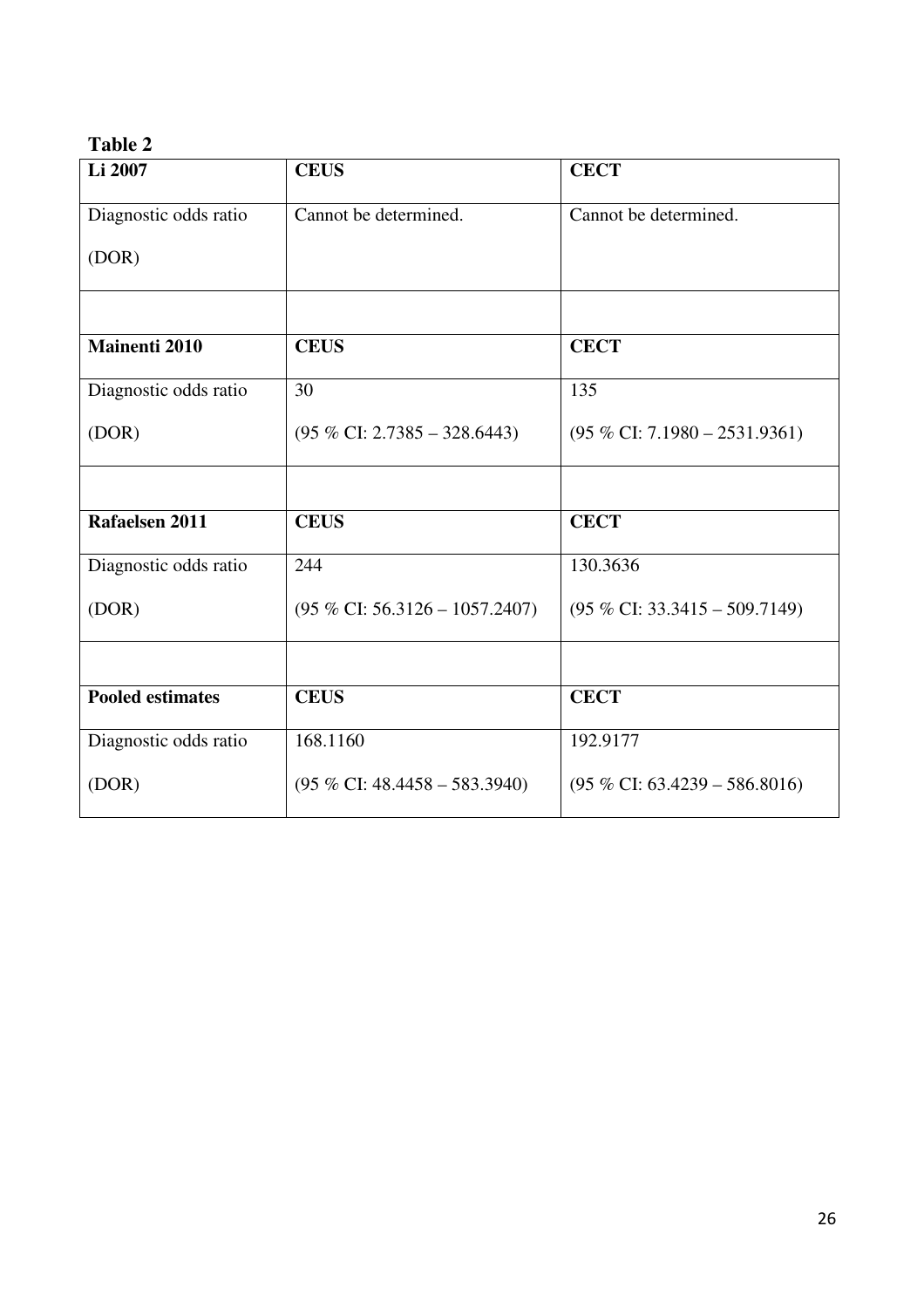| Li 2007                            | <b>CEUS</b>                                     | <b>CECT</b>                                     |
|------------------------------------|-------------------------------------------------|-------------------------------------------------|
| Positive predictive value          | $100\%$ (95 % CI: 96.15 - 100)                  | $100\%$ (95 % CI: 96.15 - 100)                  |
| (PPV)                              |                                                 |                                                 |
| Negative predictive<br>value (NPV) | 98.95 % (95 % CI: 94.27 – 99.97)                | 97.92 % (95 % CI: 92.68 – 99.75)                |
|                                    |                                                 |                                                 |
| <b>Mainenti 2010</b>               | <b>CEUS</b>                                     | <b>CECT</b>                                     |
| Positive predictive value          | 55.56 % (95 % CI: 21.20 – 86.30)                | 83.33 % (95 % CI: 65.88 – 99.58)                |
| (PPV)                              |                                                 |                                                 |
| Negative predictive<br>value (NPV) | $96\%$ (95 % CI: 79.65 – 99.60)                 | $96.43\%$ (95 % CI: 81.65 – 99.91)              |
|                                    |                                                 |                                                 |
| Rafaelsen 2011                     | <b>CEUS</b>                                     | <b>CECT</b>                                     |
| Positive predictive value          | 75 % (95 % CI: 53.29 – 90.23)                   | 62.07 % (95 % CI: $42.26 - 79.31$ )             |
| (PPV)                              |                                                 |                                                 |
| Negative predictive<br>value (NPV) | 98.79 % (95 % CI: 96.49 – 99.75)                | 98.76 % (95 % CI: 96.42 – 99.74)                |
|                                    |                                                 |                                                 |
| <b>Pooled estimates</b>            | <b>CEUS</b>                                     | <b>CECT</b>                                     |
| Positive predictive value          | Cannot be reported because of<br>heterogeneity. | Cannot be reported because of<br>heterogeneity. |
| (PPV)                              |                                                 |                                                 |
| Negative predictive<br>value (NPV) | 98.64 % (95 % CI: 96.85 – 99.56)                | 98.36 % (95 % CI: 96.47 – 99.40)                |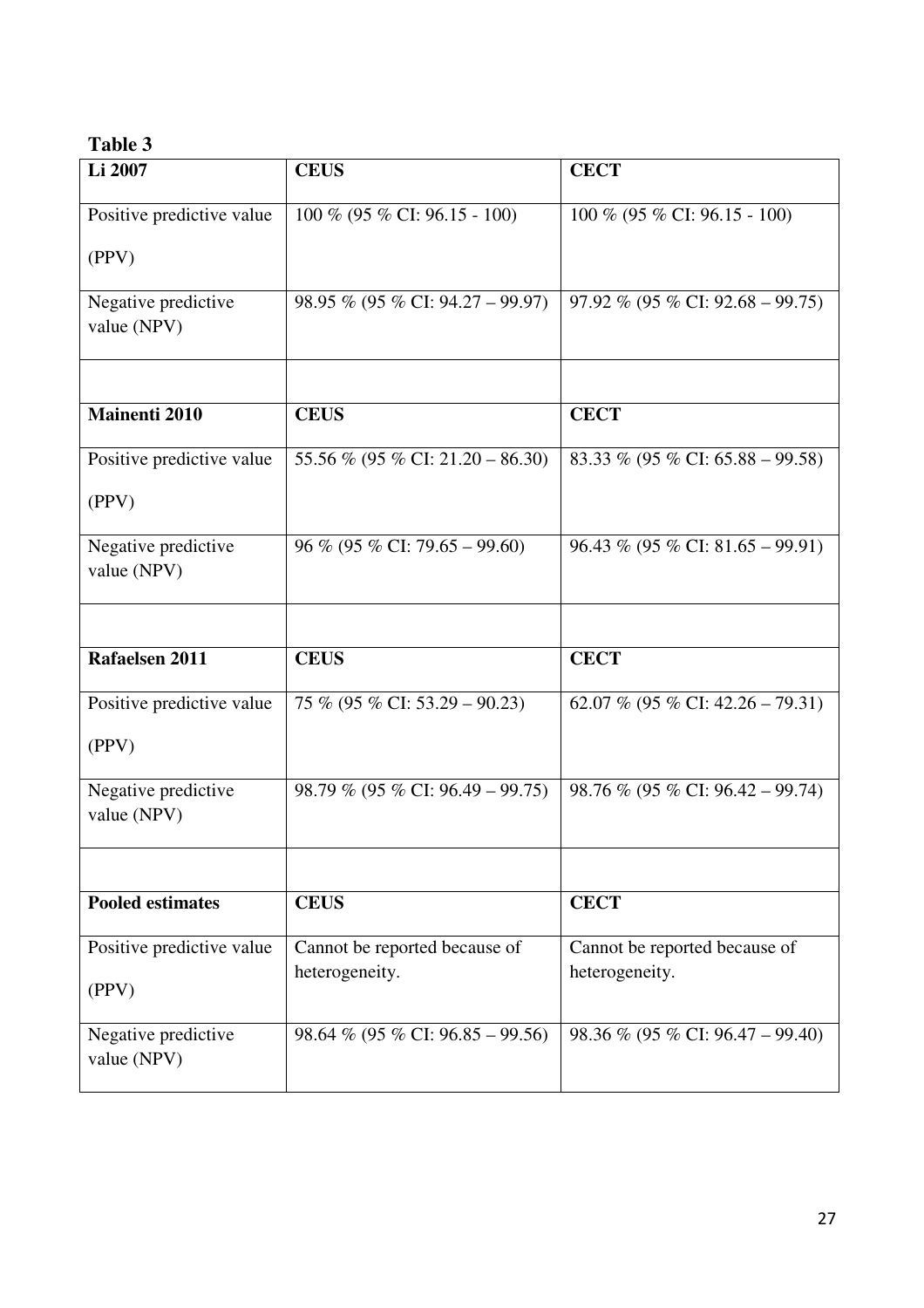| Li 2007                   | <b>CEUS</b>                             | <b>CECT</b>                             |
|---------------------------|-----------------------------------------|-----------------------------------------|
| Positive likelihood ratio | Cannot be determined.                   | Cannot be determined.                   |
| $(LR+)$                   |                                         |                                         |
| Negative likelihood ratio | Cannot be determined.                   | Cannot be determined.                   |
| $(LR-)$                   |                                         |                                         |
|                           |                                         |                                         |
| <b>Mainenti 2010</b>      | <b>CEUS</b>                             | <b>CECT</b>                             |
| Positive likelihood ratio | 5.8333                                  | 23.3333                                 |
| $(LR+)$                   | $(95\% \text{ CI: } 2.1996 - 15.4698)$  | $(95\% \text{ CI: } 3.2945 - 165.2587)$ |
| Negative likelihood ratio | 0.1944                                  | 0.1728                                  |
| $(LR-)$                   | $(95\%$ CI: $0.0323 - 1.1711)$          | $(95\%$ CI: 0.0288 - 1.0358)            |
|                           |                                         |                                         |
| Rafaelsen 2011            | <b>CEUS</b>                             | <b>CECT</b>                             |
| Positive likelihood ratio | 35.7143                                 | 19.4805                                 |
| $(LR+)$                   | $(95\% \text{ CI: } 15.8950 - 80.2460)$ | $(95\% \text{ CI: } 10.6526 - 35.6242)$ |
| Negative likelihood ratio | 0.1464                                  | 0.1494                                  |
| $(LR-)$                   | $(95\% \text{ CI: } 0.0513 - 0.4174)$   | $(95\% \text{ CI: } 0.0524 - 0.4262)$   |
|                           |                                         |                                         |
| <b>Pooled estimates</b>   | <b>CEUS</b>                             | <b>CECT</b>                             |
| Positive likelihood ratio | Cannot be reported because of           | 26.5714                                 |
| $(LR+)$                   | heterogeneity.                          | $(95\%$ CI: $15.0250 - 46.9911)$        |
| Negative likelihood ratio | Cannot be reported because of           | 0.1476                                  |
| $(LR-)$                   | heterogeneity.                          | $(95\% \text{ CI: } 0.0704 - 0.3097)$   |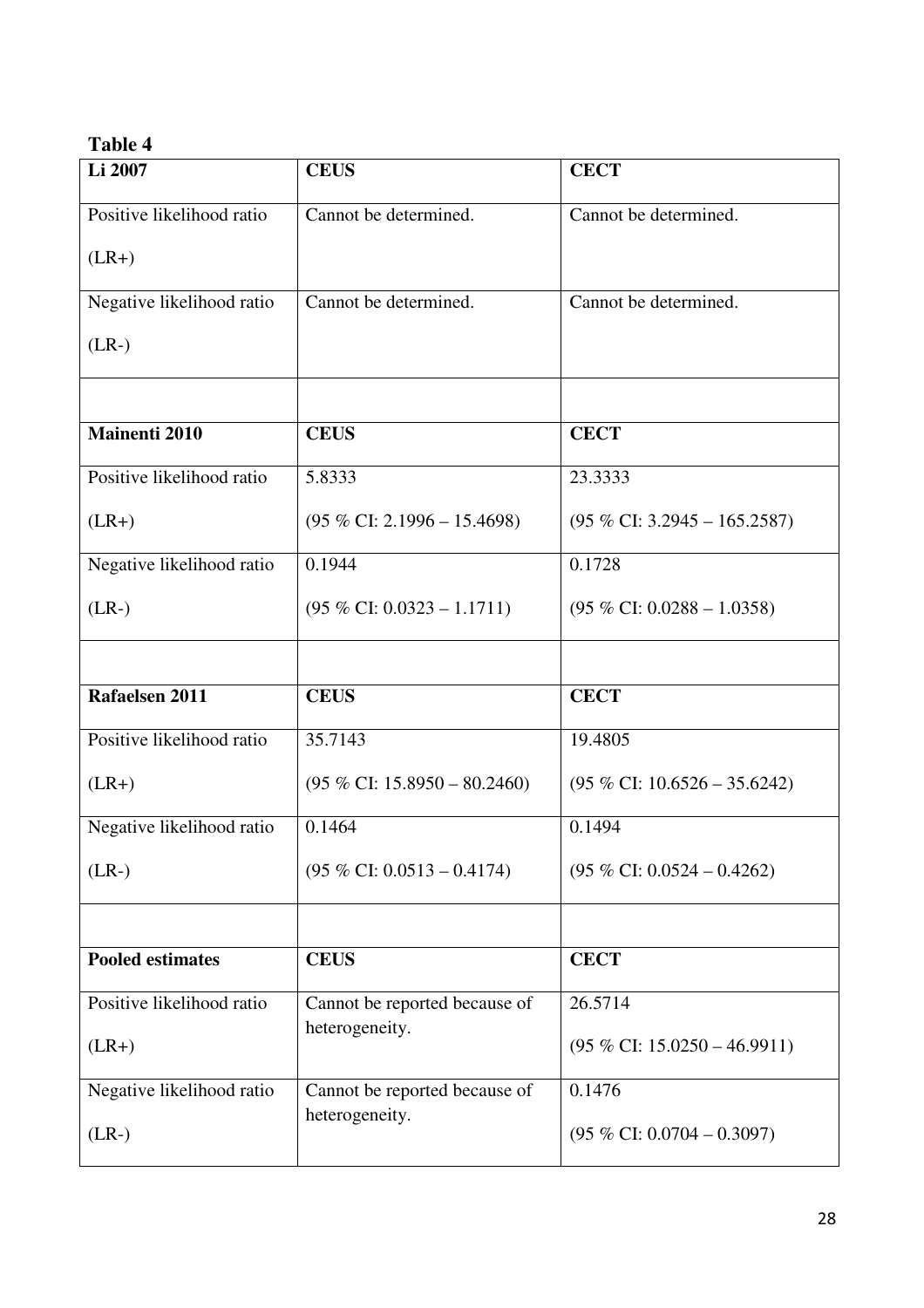## **Figure 1**



Black dots = contrast-enhanced ultrasound (CEUS) and gray dots = contrast-enhanced computed tomography (CECT).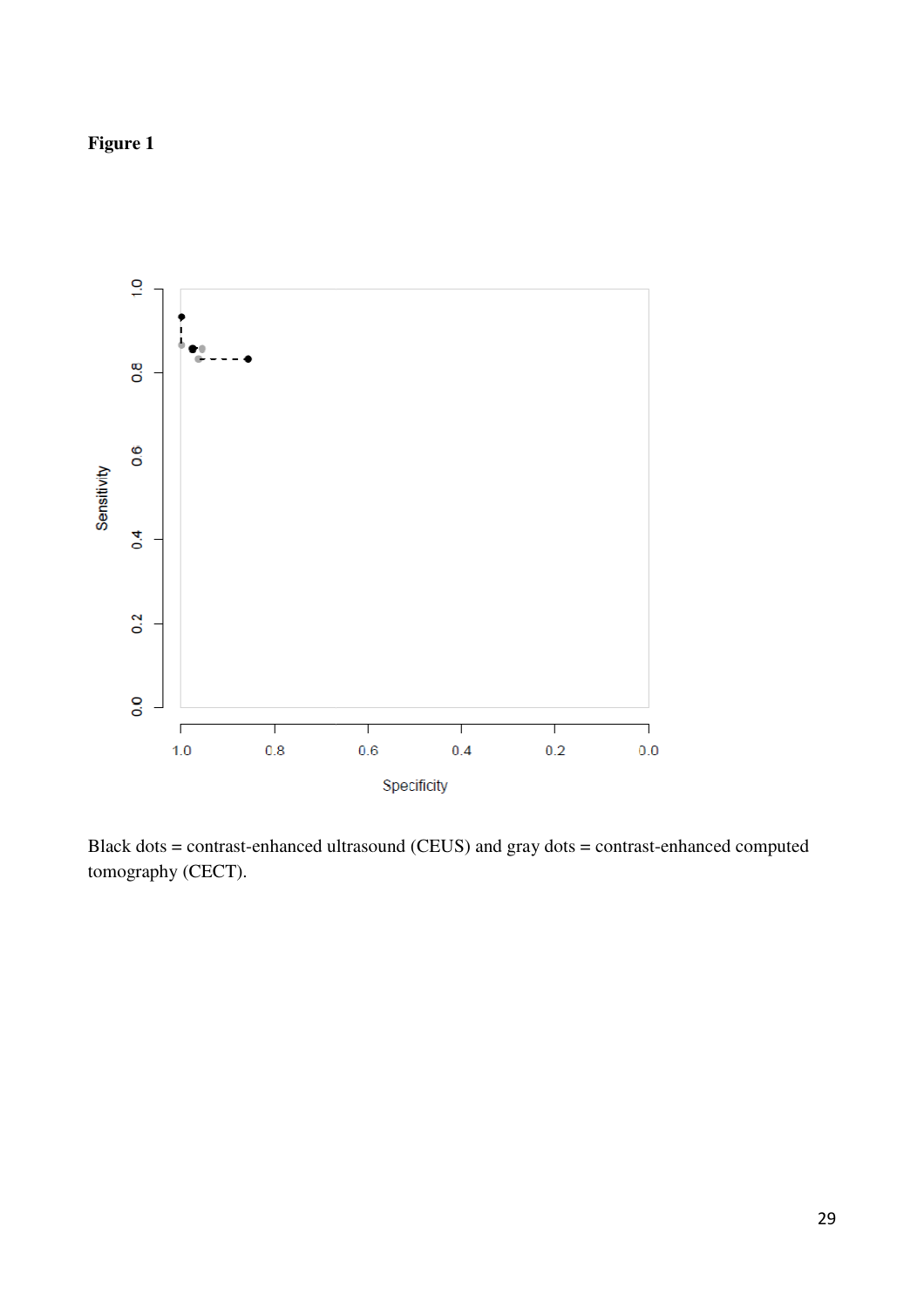#### **Figure 2**

Forest plot contrast-enhanced ultrasound (CEUS): sensitivity, specificity and pooled estimates.



#### **Figure 3**

Forest plot contrast-enhanced computed tomography (CECT): sensitivity, specificity and pooled estimates.

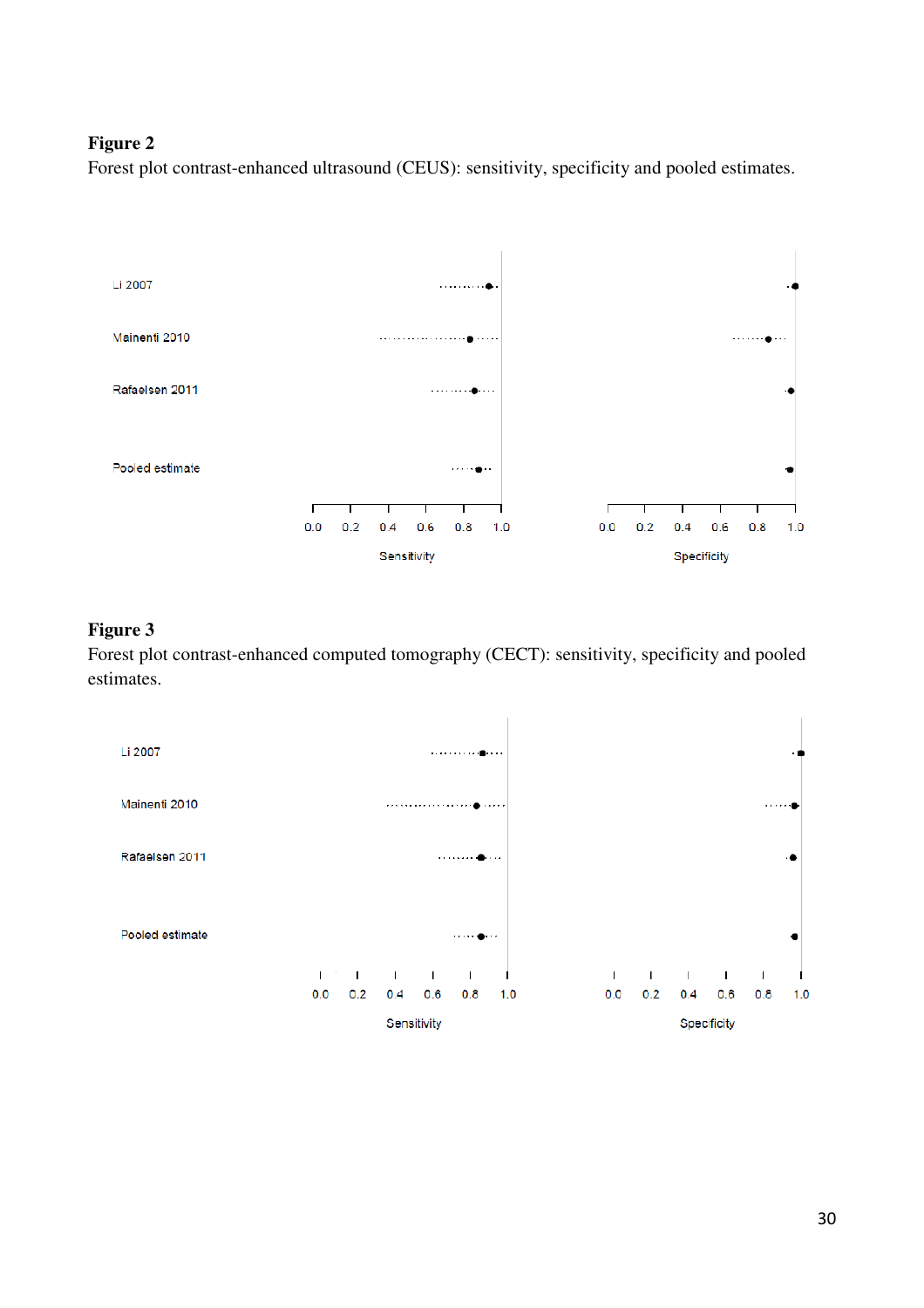# **Appendices**

## **1 Search strategies**

| <b>Database</b>        | Time span                      | <b>Search strategy</b>                                         |
|------------------------|--------------------------------|----------------------------------------------------------------|
|                        |                                |                                                                |
| The Cochrane           | <b>Updated</b> search          | ('computed tomograph*' OR CT OR MSCT OR CECT)                  |
| Hepato-Biliary         | performed the 11 <sup>th</sup> | AND (ultrasound OR ultrasonograph <sup>*</sup> OR US OR CEUS)  |
| Group                  | of November 2011               | AND ((liver OR hepat*) AND (metasta* OR secondar* OR           |
| Controlled             |                                | spread OR advanced))                                           |
| <b>Trials Register</b> |                                |                                                                |
| The Cochrane           | <b>Updated</b> search          | ('computed tomograph*' OR CT OR MSCT OR CECT)                  |
| Hepato-Biliary         | performed the 11 <sup>th</sup> | AND (ultrasound OR ultrasonograph* OR US OR CEUS)              |
| Group                  | of November 2011               | AND ((liver OR hepat*) AND (metasta* OR secondar* OR           |
| Diagnostic             |                                | spread OR advanced))                                           |
| <b>Test Accuracy</b>   |                                |                                                                |
| <b>Studies</b>         |                                |                                                                |
| Register               |                                |                                                                |
| The Cochrane           | Updated search                 | #1 MeSH descriptor Tomography, X-Ray Computed                  |
| Library                | performed the 11 <sup>th</sup> | explode all trees                                              |
|                        | of November 2011               | #2 computed tomograph* OR CT OR MSCT OR CECT                   |
|                        |                                | #3 (#1 OR #2)                                                  |
|                        |                                | #4 MeSH descriptor Ultrasonography explode all trees           |
|                        |                                | #5 ultrasound OR ultrasonograph* OR US OR CEUS                 |
|                        |                                | #6 (#4 OR #5)                                                  |
|                        |                                | #7 MeSH descriptor Liver Neoplasms explode all trees           |
|                        |                                | #8 (liver OR hepat*) AND (metasta* OR secondar* OR             |
|                        |                                | spread OR advanced)                                            |
|                        |                                | #9 (#7 OR #8)                                                  |
|                        |                                | #10 (#3 AND #6 AND #9)                                         |
| <b>MEDLINE</b>         | 1950 to the $11th$ of          | 1. exp Tomography, X-Ray Computed/                             |
| (Ovid SP)              | November 2011                  | 2. (computed tomograph <sup>*</sup> or CT or MSCT or CECT).mp. |
|                        |                                | [mp=protocol supplementary concept, rare disease               |
|                        |                                | supplementary concept, title, original title, abstract, name   |
|                        |                                | of substance word, subject heading word, unique identifier]    |
|                        |                                | 3.1 or 2                                                       |
|                        |                                | 4. exp Ultrasonography/                                        |
|                        |                                | 5. (ultrasound or ultrasonograph* or US or CEUS).mp.           |
|                        |                                | [mp=protocol supplementary concept, rare disease               |
|                        |                                | supplementary concept, title, original title, abstract, name   |
|                        |                                | of substance word, subject heading word, unique identifier]    |
|                        |                                | 6.4 or 5                                                       |
|                        |                                | 7. exp Liver Neoplasms/                                        |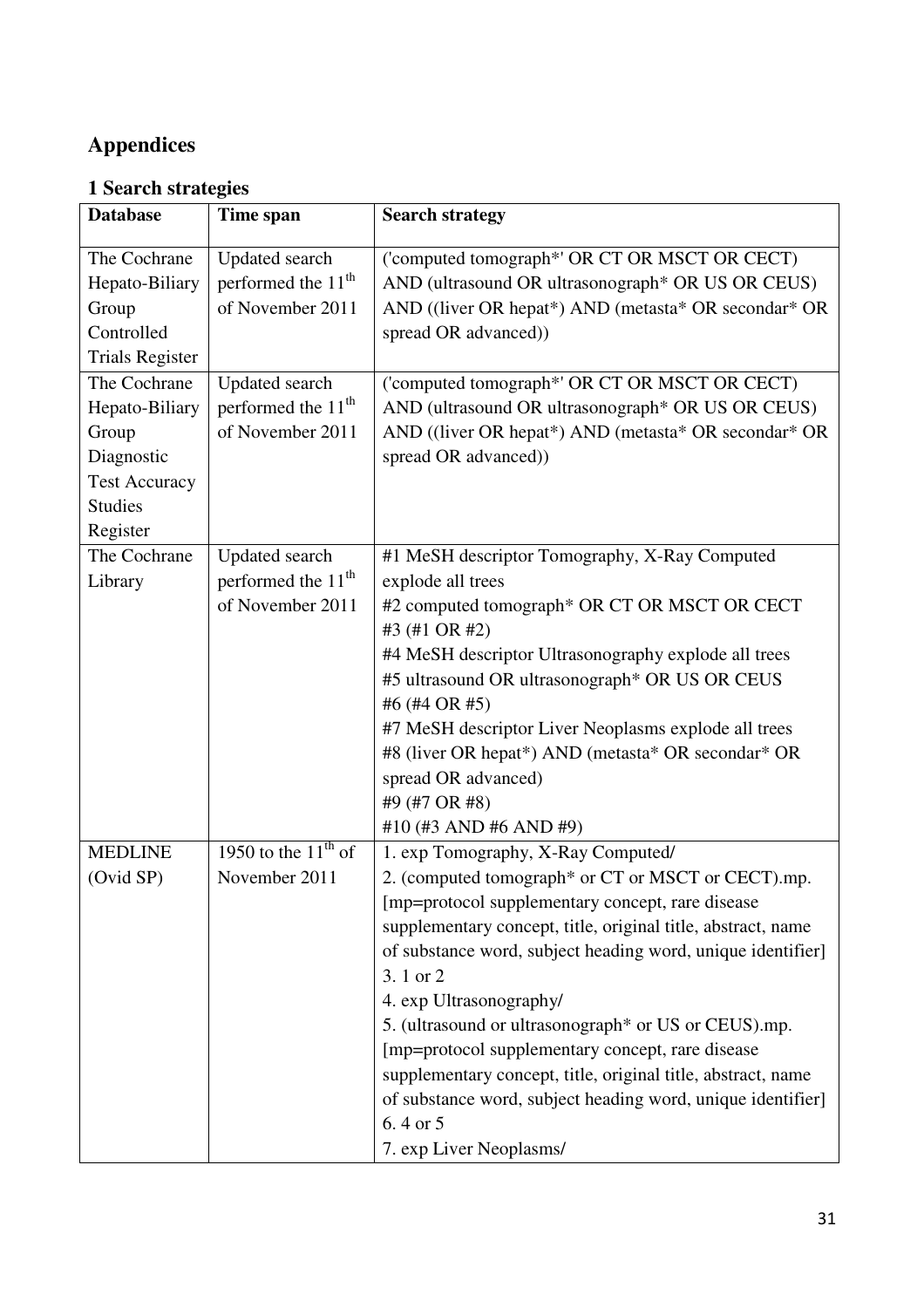|                       |                                     | 8. ((liver or hepat*) and (metasta* or secondar* or spread       |
|-----------------------|-------------------------------------|------------------------------------------------------------------|
|                       |                                     | or advanced)).mp. [mp=protocol supplementary concept,            |
|                       |                                     | rare disease supplementary concept, title, original title,       |
|                       |                                     | abstract, name of substance word, subject heading word,          |
|                       |                                     | unique identifier]                                               |
|                       |                                     | 9.7 or 8                                                         |
|                       |                                     | 10. 3 and 6 and 9                                                |
| <b>EMBASE</b>         | 1980 to the $11^{\text{th}}$ of     | 1. exp COMPUTED TOMOGRAPHY SCANNER/ or                           |
| (Ovid SP)             | November 2011                       | TOMOGRAPHY/                                                      |
|                       |                                     | 2. (computed tomograph <sup>*</sup> or CT or MSCT or CECT).mp.   |
|                       |                                     | [mp=title, abstract, subject headings, heading word, drug        |
|                       |                                     | trade name, original title, device manufacturer, drug            |
|                       |                                     | manufacturer]                                                    |
|                       |                                     | 3.1 or 2                                                         |
|                       |                                     | 4. exp ULTRASOUND/                                               |
|                       |                                     | 5. exp echography/                                               |
|                       |                                     | 6. (ultrasound or ultrasonograph <sup>*</sup> or US or CEUS).mp. |
|                       |                                     | [mp=title, abstract, subject headings, heading word, drug        |
|                       |                                     | trade name, original title, device manufacturer, drug            |
|                       |                                     | manufacturer]                                                    |
|                       |                                     | 7.4 or 5 or 6                                                    |
|                       |                                     | 8. exp liver metastasis/                                         |
|                       |                                     | 9. ((liver or hepat*) and (metasta* or secondar* or spread       |
|                       |                                     | or advanced)).mp. [mp=title, abstract, subject headings,         |
|                       |                                     | heading word, drug trade name, original title, device            |
|                       |                                     | manufacturer, drug manufacturer]                                 |
|                       |                                     | 10.8 or 9                                                        |
|                       |                                     | 11. 3 and 7 and 10                                               |
| Science               | 1900 to the $\overline{11^{th}}$ of | # 4 #3 AND #2 AND #1                                             |
| <b>Citation Index</b> | November 2011                       | # 3 TS=((liver or hepat*) and (metasta* or secondar* or          |
| Expanded (ISI         |                                     | spread or advanced))                                             |
| Web of                |                                     | # 2 TS=(ultrasound or ultrasonograph* or US or CEUS)             |
| Knowledge)            |                                     | #1 TS=(computed tomograph* or CT or MSCT or CECT)                |
| <b>ACP Journal</b>    | 2002 to the $11^{th}$ of            | S11 S1 and S4 and S7 and S10                                     |
| Club (EBSCO           | November 2011                       | S10 S8 or S9                                                     |
| host)                 |                                     | S9 TX ((liver or hepat*) and (metasta* or secondar* or           |
|                       |                                     | spread or advanced))                                             |
|                       |                                     | S8 SU liver metastasis                                           |
|                       |                                     | S7 S5 or S6                                                      |
|                       |                                     | S6 TX ultrasound OR ultrasonograph* OR US OR CEUS                |
|                       |                                     | S5 SU ultrasonography                                            |
|                       |                                     | S4 S2 or S3                                                      |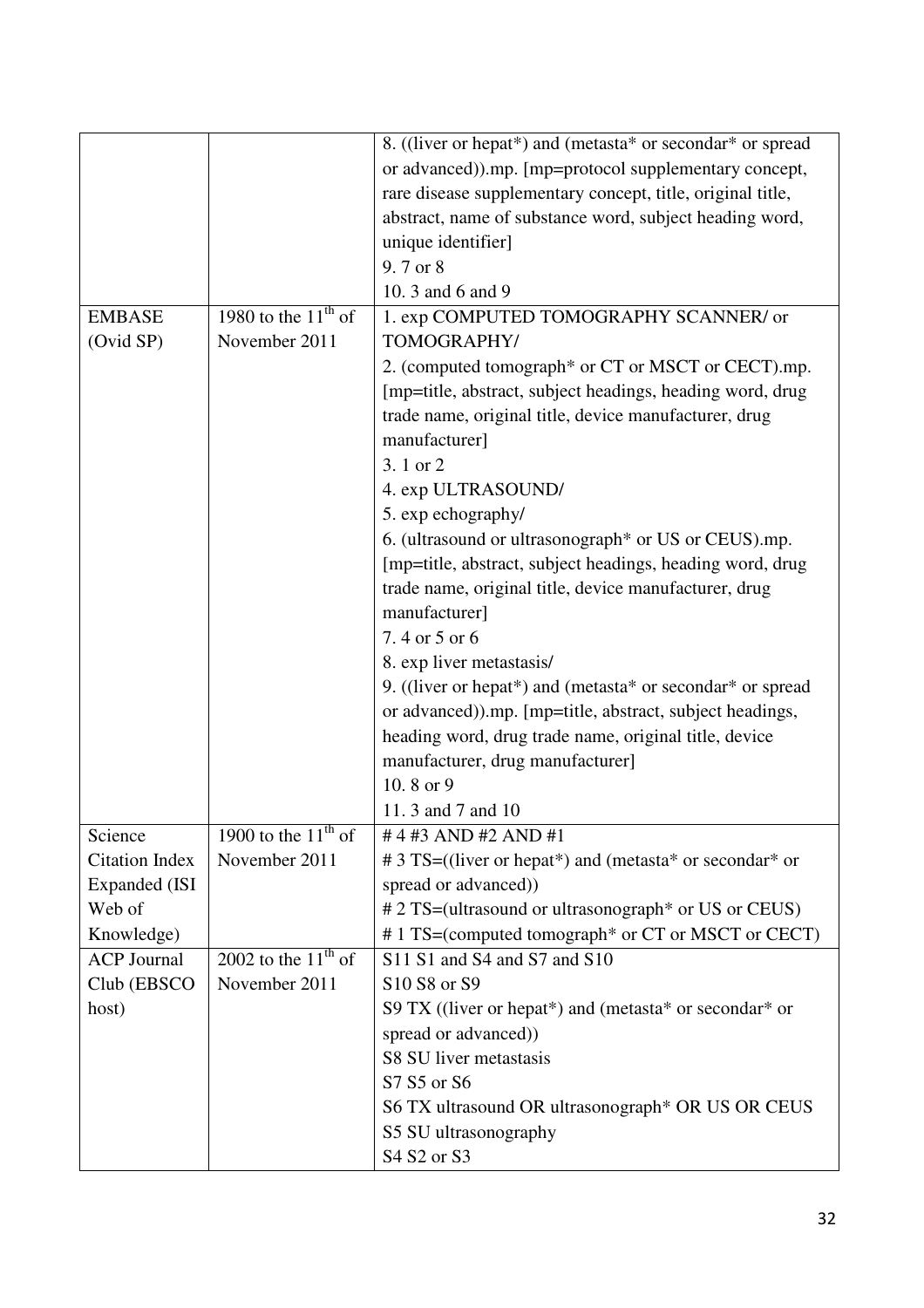| S3 TX computed tomograph <sup>*</sup> OR CT OR MSCT OR |
|--------------------------------------------------------|
| <b>CECT</b>                                            |
| S2 SU tomography                                       |
| S1 JN "ACP Journal Club"                               |

# **2 QUADAS items**

| <b>QUADAS</b> item                                                                                                                                                                | Yes                                                                                                                                                                                                                                                                                                  | N <sub>o</sub>                                                                                                 |
|-----------------------------------------------------------------------------------------------------------------------------------------------------------------------------------|------------------------------------------------------------------------------------------------------------------------------------------------------------------------------------------------------------------------------------------------------------------------------------------------------|----------------------------------------------------------------------------------------------------------------|
| 1. Was the spectrum of patients<br>representative of the patients<br>who will receive the test in<br>practice?                                                                    | If the patients are suspected of<br>having liver metastases.                                                                                                                                                                                                                                         | If the patients (or some of the<br>patients) are not suspected of<br>having liver metastases.                  |
| 2. Is the reference standard<br>likely to classify the target<br>condition correctly?                                                                                             | If the reference standard<br>consists of biopsy test results,<br>pathological examinations of<br>surgically removed specimens,<br>intra-operative ultrasound<br>(IOUS), follow up, or a<br>combination of all four.                                                                                  | If the reference standard<br>consists of none of those<br>described under "yes".                               |
| 3. Is the time period between<br>reference standard and index<br>test short enough to be<br>reasonably sure that the target<br>condition did not change<br>between the two tests? | If the period is no longer than<br>two weeks for both the index<br>test, the comparator test and<br>the reference standard to be<br>executed on the same patient<br>(this does not count for the<br>reference standard, if the<br>reference standard is follow<br>$up)$ .                            | If the period is longer than two<br>weeks, and the reference<br>standard is not follow up.                     |
| 4. Did the whole sample or a<br>random selection of the<br>sample, receive verification<br>using the intended reference<br>standard?                                              | If all patients in the studies<br>based on direct comparison<br>have received the reference<br>standard.<br>If a random selection of<br>patients, who received the<br>index test or the comparator<br>test in the studies with not fully<br>paired designs, also received<br>the reference standard. | If the patients do not receive<br>the reference standard in<br>accordance with the<br>description under "yes". |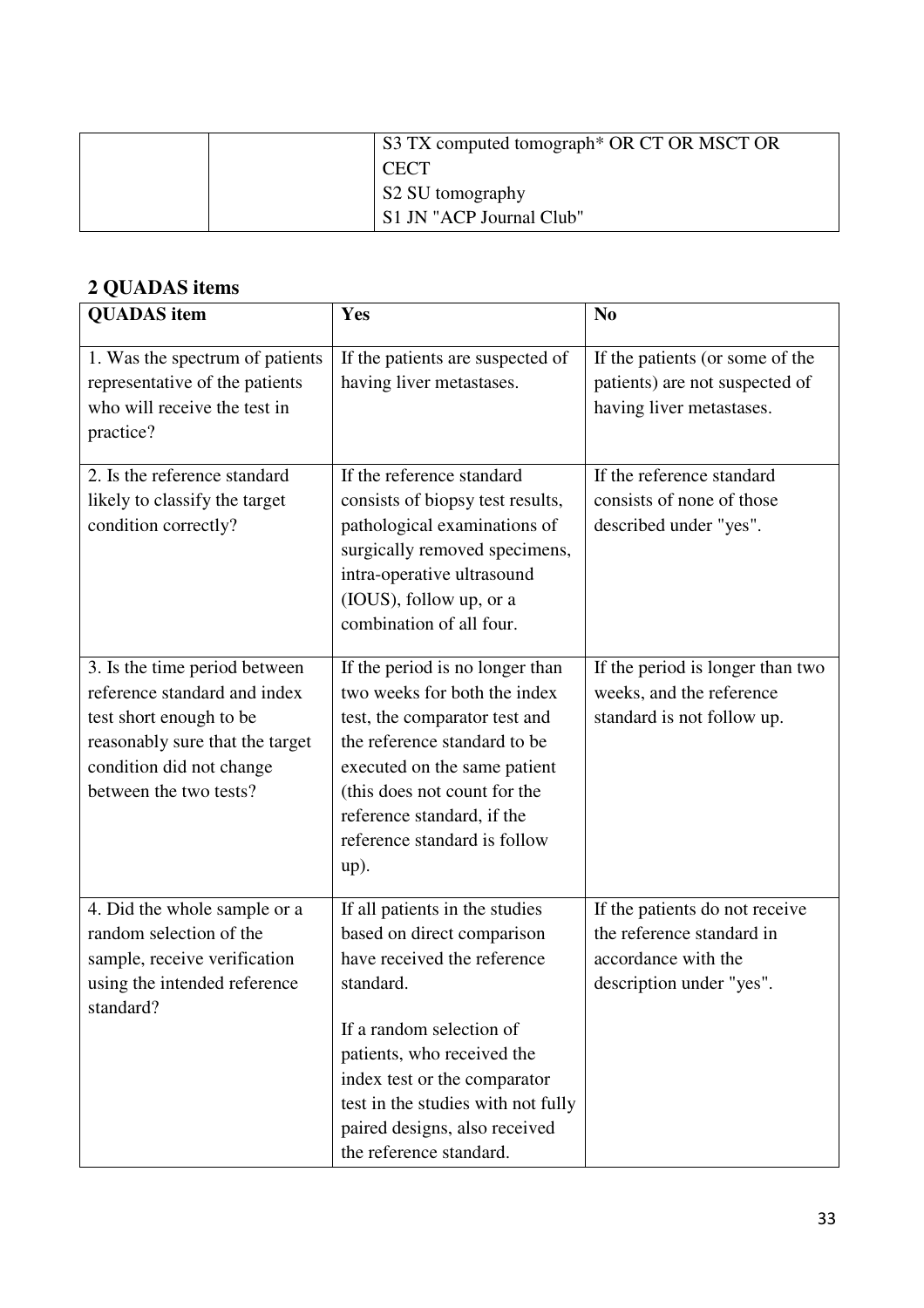| 5. Did patients receive the       | If all patients received the      | If the patients did not receive    |
|-----------------------------------|-----------------------------------|------------------------------------|
| same reference standard           | same reference standard (this     | the same reference standard        |
| irrespective of the index test    | does not count for patients who   | (this does not count for patients) |
| result?                           | undergo to follow up, because     | who undergo to follow up,          |
|                                   | they have both a negative         | because they have both a           |
|                                   | index test result and a negative  | negative index test result and a   |
|                                   | comparator test result).          | negative comparator test           |
|                                   |                                   | result).                           |
| 6. Was the reference standard     | If the index test and/or the      | If the reference standard          |
| independent of the index test     | comparator test do not form       | formally include the results of    |
| (i.e. the index test did not form | part of the reference standard    | the index test and/or the          |
| part of the reference standard)?  | in any way                        | comparator test.                   |
|                                   |                                   |                                    |
| 7. Were the reference standard    | If the reference standard results | If the reference standard results  |
| results interpreted without       | are interpreted blind to the      | are not interpreted blind to the   |
| knowledge of the results of the   | results of the index test and the | results of the index test and the  |
| index test?                       | comparator test.                  | comparator test.                   |
| 8. Were the index test results    | If the index test results and the | If the index test results and the  |
| interpreted without knowledge     | comparator test results are       | comparator test results are not    |
| of the results of the reference   | interpreted blind to the results  | interpreted blind to the results   |
| standard?                         | of the reference standard.        | of the reference standard.         |
|                                   |                                   |                                    |
| 9. Were the same clinical data    | If relevant clinical data is      | If no relevant clinical data is    |
| available when test results       | available without ruining the     | available, or if too much data is  |
| were interpreted as would be      | blinding.                         | available and the blinding is      |
| available when the test is used   |                                   | ruined.                            |
| in practice?                      |                                   |                                    |
| 10. Were uninterpretable /        | If the number of                  | If the number of                   |
| intermediate test results         | uninterpretable test results is   | uninterpretable test results is    |
| reported?                         | stated.                           | not stated.                        |
| 11. Were withdrawals from the     | If all patients are accounted     | If not all patients are accounted  |
| study explained?                  | for.                              | for.                               |
|                                   |                                   |                                    |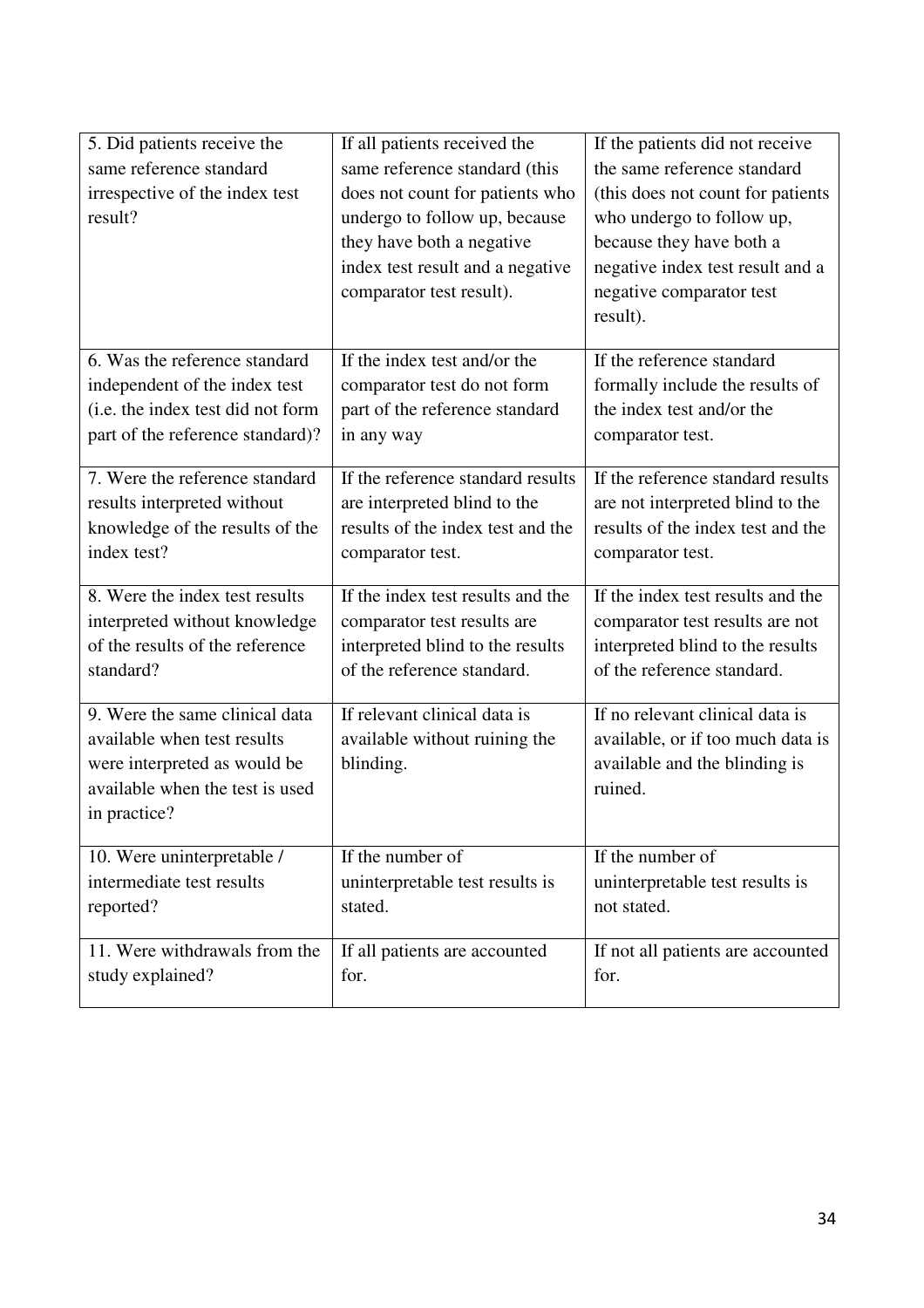## **3 Characteristics of included studies**

## **Li 2007**

| <b>Heading</b>        | <b>Content</b>                                                            |                                                                           |  |  |
|-----------------------|---------------------------------------------------------------------------|---------------------------------------------------------------------------|--|--|
| Study ID              | Li R, Guo Y, Hua X, He Y, Ding J, Guo A, et al. Characterization of focal |                                                                           |  |  |
|                       | liver lesions: comparison of pulse-inversion harmonic contrast-enhanced   |                                                                           |  |  |
|                       | sonography with contrast-enhanced CT. Journal of clinical ultrasound :    |                                                                           |  |  |
|                       | JCU 2007;35(3):109-17. [PubMed: 17295272]                                 |                                                                           |  |  |
| Clinical features and |                                                                           | Study population: patients admitted to Southwest Hospital, Third Military |  |  |
| settings              | Medical University, Chongqing 400038, China.                              |                                                                           |  |  |
|                       | Purpose: to compare the efficacy of CEUS, for the characterization of     |                                                                           |  |  |
|                       | focal liver lesions, with that of CECT.                                   |                                                                           |  |  |
| Participants          | 109 patients (37 women, 72 men; age range 18-79 years, mean age 46 +/-    |                                                                           |  |  |
|                       | 12 years).                                                                |                                                                           |  |  |
| Study design          | Prospective study. 109 patients (37 women, 72 men; age range 18-79        |                                                                           |  |  |
|                       | years, mean age 46 +/- 12 years) with focal liver lesions, including 61   |                                                                           |  |  |
|                       | hepatocellular carcinomas, 15 liver metastases, 5 cholangiocellular       |                                                                           |  |  |
|                       | carcinomas, 12 hemangiomas, 5 regenerative nodules, 3 adenomas, 3 focal   |                                                                           |  |  |
|                       | nodular hyperplasias, 4 focal necroses and 1 angiomyolipoma.              |                                                                           |  |  |
|                       | Only the data concerning the patients with liver metastases is considered |                                                                           |  |  |
|                       | for this review. This data is kindly provided on request by Rui Li, MD.   |                                                                           |  |  |
|                       |                                                                           |                                                                           |  |  |
|                       | <b>Metastases, CEUS:</b>                                                  |                                                                           |  |  |
|                       | True Positive (TP):<br>False Positive (FP):                               |                                                                           |  |  |
|                       | 14                                                                        | $\boldsymbol{0}$                                                          |  |  |
|                       | False Negative (FN):                                                      | True Negative (TN):                                                       |  |  |
|                       | 94<br>$\mathbf{1}$                                                        |                                                                           |  |  |
|                       |                                                                           |                                                                           |  |  |
|                       | <b>Metastases, CECT:</b><br>True Positive (TP):<br>False Positive (FP):   |                                                                           |  |  |
|                       |                                                                           |                                                                           |  |  |
|                       | 13<br>$\boldsymbol{0}$                                                    |                                                                           |  |  |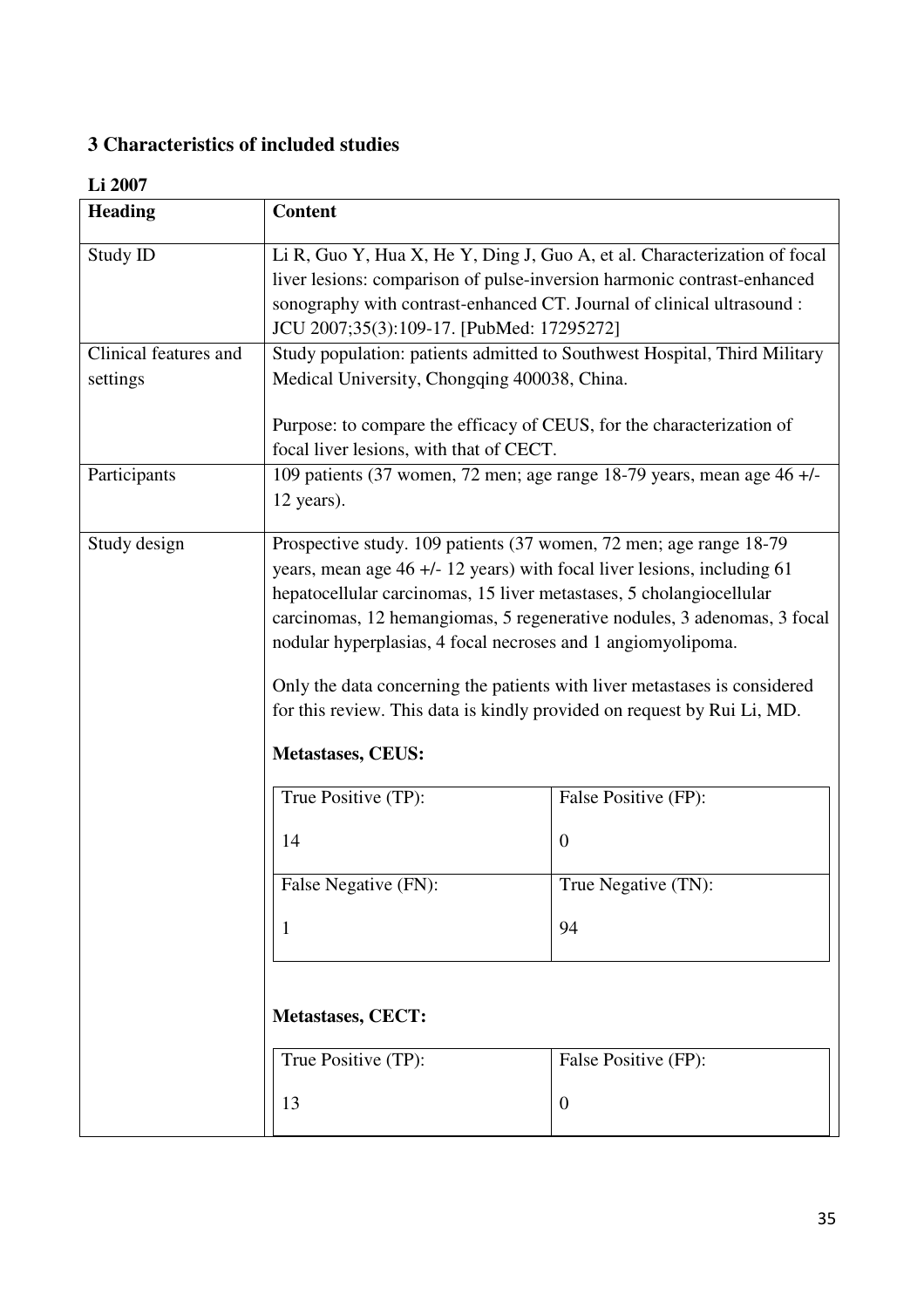|                                            | False Negative (FN):                                                                                                                                                      | True Negative (TN): |  |
|--------------------------------------------|---------------------------------------------------------------------------------------------------------------------------------------------------------------------------|---------------------|--|
|                                            | 2                                                                                                                                                                         | 94                  |  |
| Target condition and<br>reference standard | The target condition is focal liver lesions.                                                                                                                              |                     |  |
|                                            | The reference standard is histopathologic diagnosis by means of surgical<br>resection in 56 cases, and percutaneous needle biopsy with an 18-gauge<br>needle in 53 cases. |                     |  |
| Index and comparator                       | Index test: CEUS                                                                                                                                                          |                     |  |
| tests                                      | Comparator test: CECT                                                                                                                                                     |                     |  |
| Follow up                                  | Cross-sectional design. No follow up is reported. No uninterpretable tests<br>reported.                                                                                   |                     |  |

## **Mainenti 2010**

| <b>Heading</b>                    | <b>Content</b>                                                                                                                                                                                                                                                                                                                                                                                                                                                        |
|-----------------------------------|-----------------------------------------------------------------------------------------------------------------------------------------------------------------------------------------------------------------------------------------------------------------------------------------------------------------------------------------------------------------------------------------------------------------------------------------------------------------------|
| Study ID                          | Mainenti PP, Mancini M, Mainolfi C, Camera L, Maurea S, Manchia A,<br>Tanga M, Persico F, Addeo P, D'Antonio D, Speranza A, Bucci L, Persico<br>G, Pace L, Salvatore M. Detection of colo-rectal liver metastases:<br>prospective comparison of contrast enhanced US, multidetector CT,<br>PET/CT, and 1.5 Tesla MR with extracellular and reticulo-endothelial cell<br>specific contrast agents Abdominal Imaging 2010 October;35(5):511-<br>521. [PubMed: 19562412] |
| Clinical features and<br>settings | Study population: patients with histological proven diagnosis of colo-<br>rectal adenocarcinoma and scheduled for surgery at University of Naples<br>"Federico II", Via Pansini 5, 80131 Naples, Italy.<br>Purpose: to compare CEUS, CECT, 1.5 Tesla MR with extra-cellular (Gd-<br>enhanced) and intra-cellular (SPIO-enhanced) contrast agents and<br>PET/CT, in the detection of hepatic metastases from colorectal cancer.                                        |
| Participants                      | 34 patients with histological proven diagnosis (the histological specimen<br>was obtained during conventional colonoscopy) of colorectal<br>adenocarcinoma (20 men and 14 women; age range, 29 – 81 years; mean<br>age: 63 years).                                                                                                                                                                                                                                    |
| Study design                      | Prospective study.<br>Only the data concerning CEUS and CECT is considered for this review.                                                                                                                                                                                                                                                                                                                                                                           |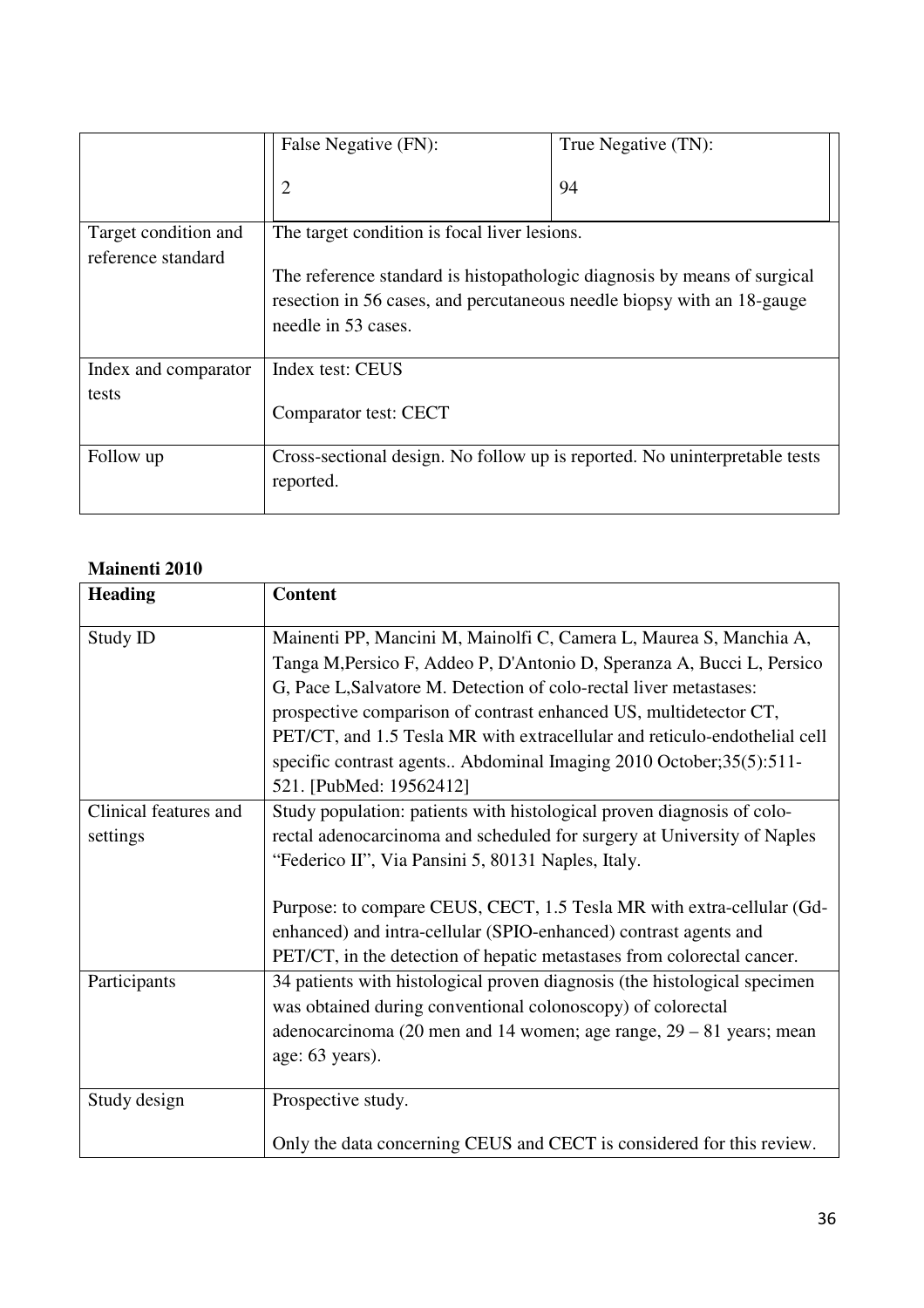|                      | This data is kindly provided on request by Pier Paolo Mainenti.             |                      |  |
|----------------------|-----------------------------------------------------------------------------|----------------------|--|
|                      | <b>Metastases, CEUS:</b>                                                    |                      |  |
|                      | True Positive (TP):                                                         | False Positive (FP): |  |
|                      | 5                                                                           | $\overline{4}$       |  |
|                      | False Negative (FN):                                                        | True Negative (TN):  |  |
|                      | 1                                                                           | 24                   |  |
|                      |                                                                             |                      |  |
|                      | <b>Metastases, CECT:</b>                                                    |                      |  |
|                      | True Positive (TP):                                                         | False Positive (FP): |  |
|                      | 5                                                                           | 1                    |  |
|                      | False Negative (FN):                                                        | True Negative (TN):  |  |
|                      | 1                                                                           | 27                   |  |
| Target condition and | The target condition is hepatic metastases from colorectal cancer.          |                      |  |
| reference standard   | Reference standard: all the patients underwent surgery. At laparotomy, the  |                      |  |
|                      | liver was evaluated by means of bimanual palpation and intraoperative-US    |                      |  |
|                      | (IOUS). In all patients positive for the presence of metastases, biopsy or  |                      |  |
|                      | resection of at least one lesion was performed.                             |                      |  |
| Index and comparator | Index test: CEUS                                                            |                      |  |
| tests                | Comparator test: CECT                                                       |                      |  |
| Follow up            | All the patients underwent abdomino-pelvic CECT performed 6 months          |                      |  |
|                      | and 12 months after the surgery $(1)$ to assess the size of the lesions not |                      |  |
|                      | biopsied, (2) to evaluate the development of new hepatic metastases.        |                      |  |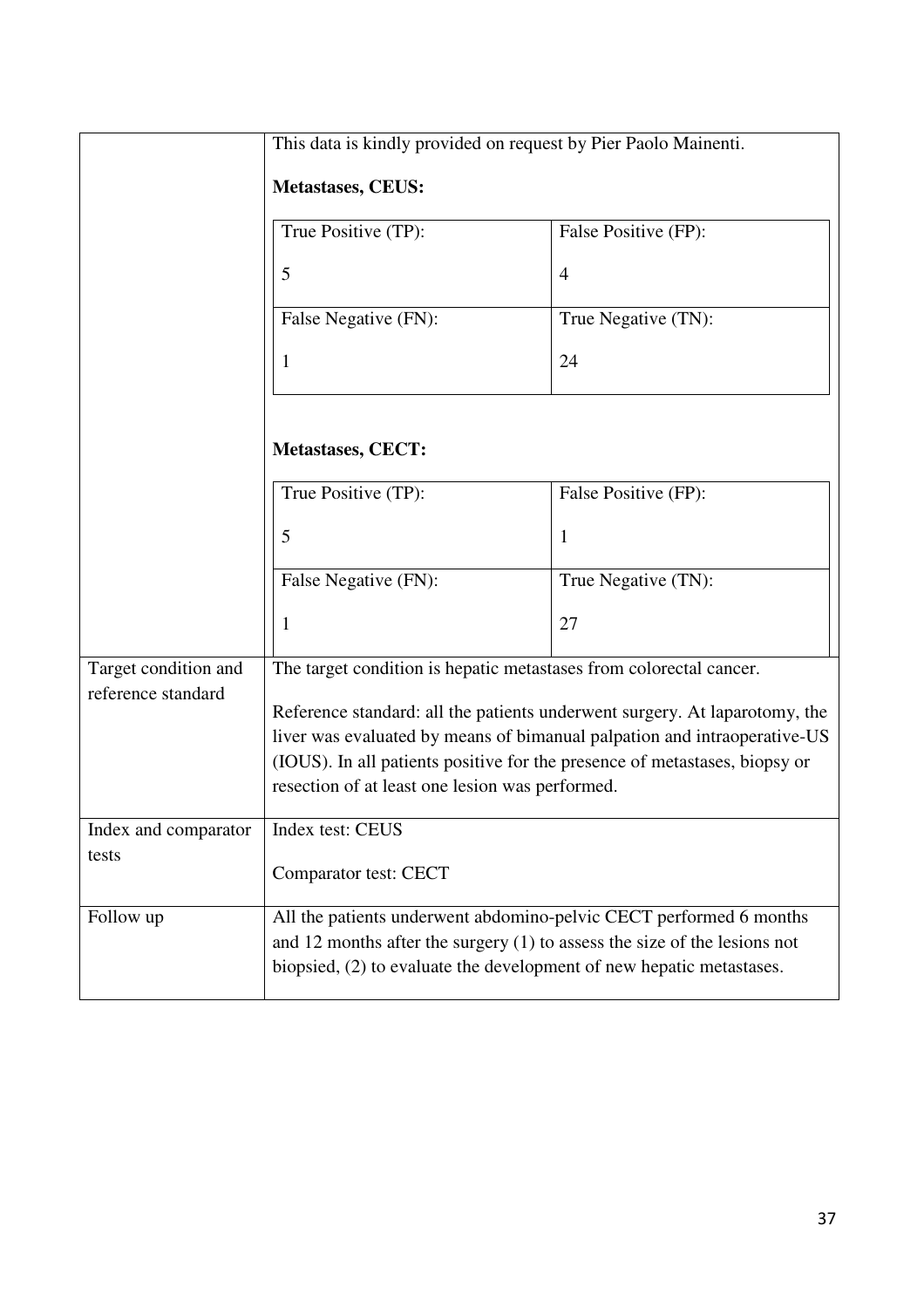#### **Rafaelsen 2011**

| <b>Heading</b>                             | <b>Content</b>                                                                                                                                                                                                      |                      |  |
|--------------------------------------------|---------------------------------------------------------------------------------------------------------------------------------------------------------------------------------------------------------------------|----------------------|--|
| Study ID                                   | Rafaelsen SR, Jakobsen A. Contrast-enhanced ultrasound vs                                                                                                                                                           |                      |  |
|                                            | multidetector-computed tomography for detecting liver metastases in                                                                                                                                                 |                      |  |
|                                            | colorectal cancer: a prospective, blinded, patient-by-patient analysis.                                                                                                                                             |                      |  |
|                                            | Colorectal disease : the official journal of the Association of                                                                                                                                                     |                      |  |
|                                            | Coloproctology of Great Britain and Ireland 2011;13(4):420-5. [PubMed:<br>20412096]                                                                                                                                 |                      |  |
| Clinical features and                      | Study population: surgically treated patients with histopathological                                                                                                                                                |                      |  |
| settings                                   | confirmed primary colorectal cancer.                                                                                                                                                                                |                      |  |
|                                            | Purpose: to compare the sensitivity and specificity of CEUS and CECT in                                                                                                                                             |                      |  |
|                                            | the detection of liver metastases in patients with colorectal cancer.                                                                                                                                               |                      |  |
| Participants                               | 271 surgically treated patients with primary colorectal cancer [146 men]                                                                                                                                            |                      |  |
|                                            | and 125 women, median age 68 (range: 34-91) years].                                                                                                                                                                 |                      |  |
| Study design                               | Prospective study.                                                                                                                                                                                                  |                      |  |
|                                            | <b>Metastases, CEUS:</b>                                                                                                                                                                                            |                      |  |
|                                            | True Positive (TP):                                                                                                                                                                                                 | False Positive (FP): |  |
|                                            | 18                                                                                                                                                                                                                  | 6                    |  |
|                                            | False Negative (FN):                                                                                                                                                                                                | True Negative (TN):  |  |
|                                            | 3                                                                                                                                                                                                                   | 244                  |  |
|                                            |                                                                                                                                                                                                                     |                      |  |
|                                            | <b>Metastases, CECT:</b>                                                                                                                                                                                            |                      |  |
|                                            | True Positive (TP):                                                                                                                                                                                                 | False Positive (FP): |  |
|                                            | 18                                                                                                                                                                                                                  | 11                   |  |
|                                            | False Negative (FN):                                                                                                                                                                                                | True Negative (TN):  |  |
|                                            | 3                                                                                                                                                                                                                   | 239                  |  |
| Target condition and<br>reference standard | The target condition is hepatic metastases from colorectal cancer.                                                                                                                                                  |                      |  |
|                                            | Reference standard: Intra-operative evaluation of the liver, including<br>inspection, bimanual palpation and intra-operative ultrasound (IOUS).<br>When liver resection was performed, the pathological examination |                      |  |
|                                            |                                                                                                                                                                                                                     |                      |  |
|                                            |                                                                                                                                                                                                                     |                      |  |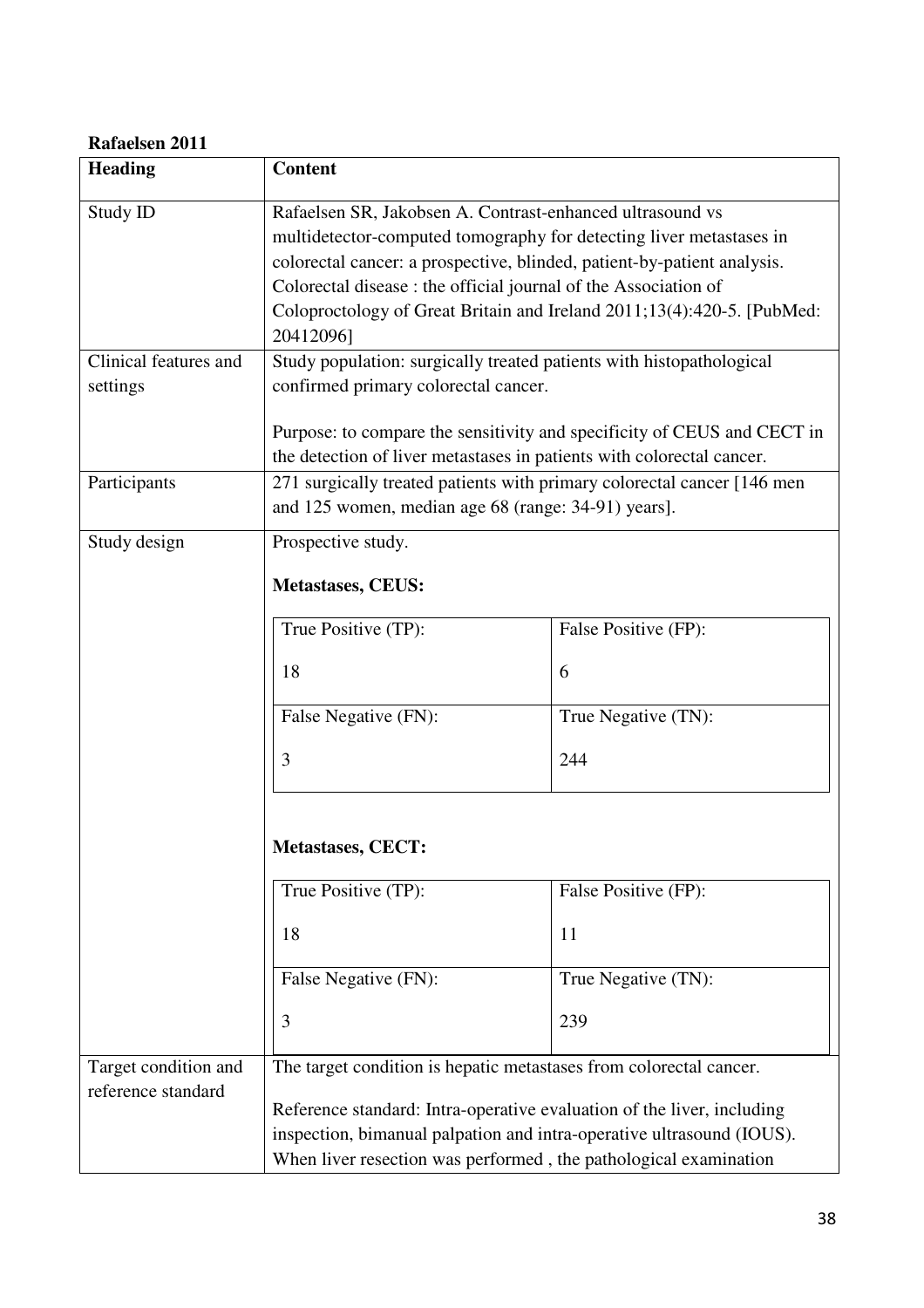|                      | contributed to the assessment.                                                                                       |
|----------------------|----------------------------------------------------------------------------------------------------------------------|
| Index and comparator | Index test: CEUS                                                                                                     |
| tests                | Comparator test: CECT                                                                                                |
| Follow up            | Any new metastases detected beyond 3 months after CEUS and CECT<br>were not considered synchronous liver metastases. |

## **4 Characteristics of excluded studies**

|                    | <b>Reason for exclusion</b>                                                                                                                                                               |  |  |
|--------------------|-------------------------------------------------------------------------------------------------------------------------------------------------------------------------------------------|--|--|
| Dietrich 2006      | CECT is used as the reference standard. Differential verification is also an issue<br>because not all of the patients were verified by the same reference standard.                       |  |  |
| Hatanaka 2008      | CEUS and CECT are used as parts of the reference standard. Differential<br>verification is also an issue because not all of the patients were verified by the<br>same reference standard. |  |  |
| Janica 2007        | CECT is used as the reference standard. Differential verification is also an issue<br>because not all of the patients were verified by the same reference standard.                       |  |  |
| Larsen 2007        | CEUS and CECT are used as parts of the reference standard. Differential<br>verification is also an issue because not all of the patients were verified by the<br>same reference standard. |  |  |
| <b>Larsen 2009</b> | CEUS and CECT are used as parts of the reference standard. Differential<br>verification is also an issue because not all of the patients were verified by the<br>same reference standard. |  |  |
| Moriyasu 2009      | CEUS and CECT are used as parts of the reference standard. Differential<br>verification is also an issue because not all of the patients were verified by the<br>same reference standard. |  |  |
| <b>Muhi 2010</b>   | CECT is used as the reference standard. Differential verification is also an issue<br>because not all of the patients were verified by the same reference standard.                       |  |  |
| Quaia 2006         | CECT is used as the reference standard. Differential verification is also an issue<br>because not all of the patients were verified by the same reference standard.                       |  |  |